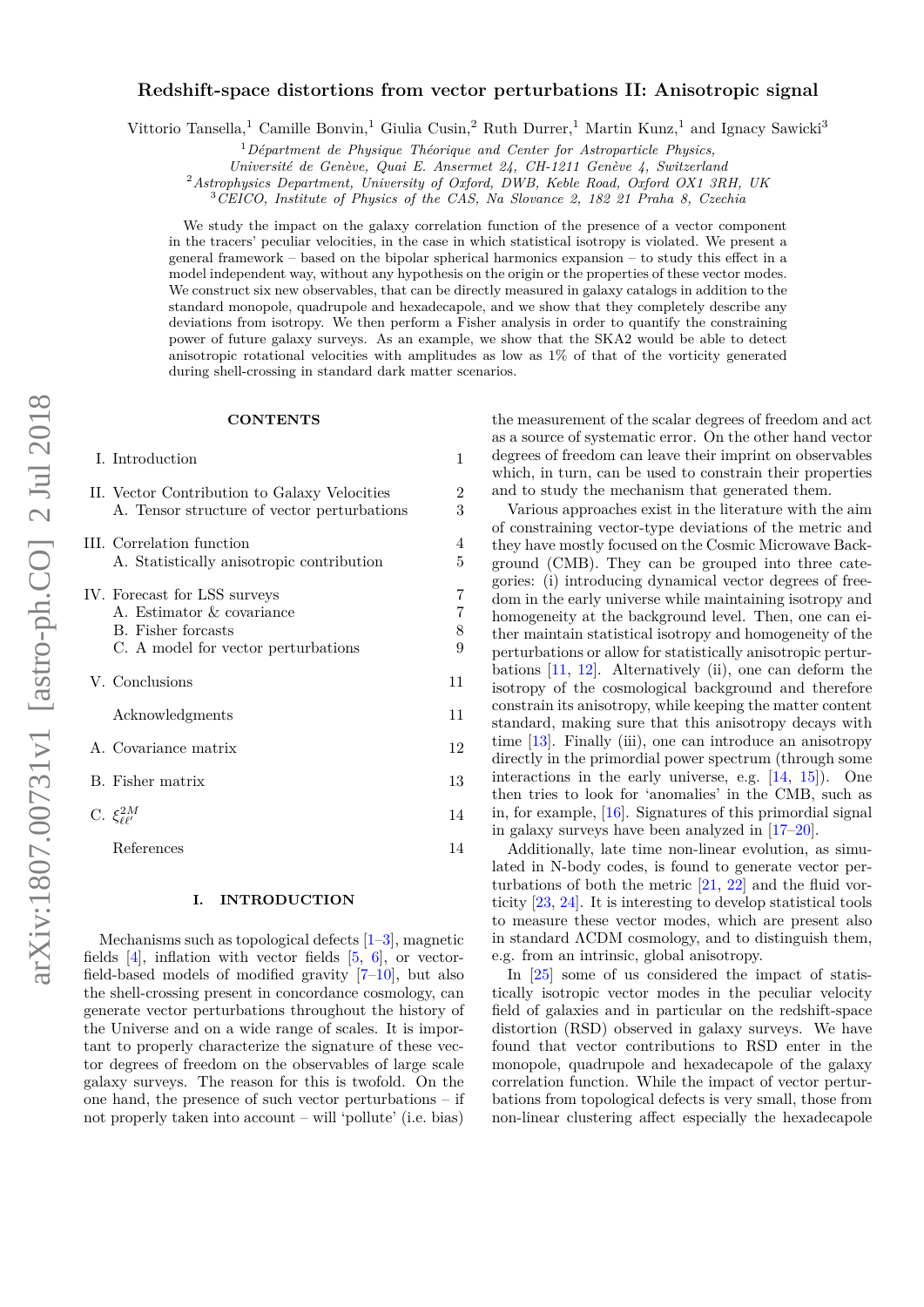quite strongly, contributing up to 20% of the total signal on scales smaller than  $5h^{-1}\text{Mpc}$ . This additional contribution should in principle be detectable with next generation surveys, such as Euclid or the SKA.

In this paper we consider a vector component of the peculiar velocities, which violates statistical isotropy, and study its impact on the galaxy correlation function. This is a natural generalization of the study in [\[25\]](#page-14-7). We present a general framework suitable specifically to study this effect, with no assumptions on the origin or properties of these vector modes. We show that the anisotropic signal can be completely characterised by six new observables, that can be directly extracted from galaxy catalogs. General results regarding the Fisher analysis of these types of models are also discussed. We investigate the detectability of these contributions, for a specific example, with planned or futuristic galaxy surveys.

This paper can be considered as a contribution to testing the cosmological principle. In particular we want to develop tests of statistical isotropy using large-scale structure (LSS) observations. While it is clear that our Universe is not strongly anisotropic, a small anisotropy is still compatible with, if not favoured by the analysis of CMB anisotropies and polarisation [\[16\]](#page-14-0). This might be due to e.g. a small global magnetic field or some slight anisotropy which remained after inflation. In this work we do not make assumptions on the model responsible for the global anisotropy in the vector sector but we want to investigate its observational consequences. We study the situation where scalar perturbations are still statistically isotropic but vector perturbations are not. It will be interesting not only to study whether LSS also favours a slight anisotropy of the Universe but whether the characteristics of any such anisotropy are in agreement with the one of the CMB. Furthermore, LSS observations allow for a tomographic approach, i.e. we can observe many different redshifts, making it easier to overcome limitations from cosmic variance.

The paper is structured as follows: In section [II](#page-1-0) we detail the general anisotropic structure of vector perturbations. In [III](#page-3-0) we study the effects of a vector component in the velocity field on the two-point function and present a suitable decomposition to describe it. Finally, in section [IV,](#page-6-0) we forecast the constraints on the anisotropic parameters for upcoming clustering surveys.

# <span id="page-1-0"></span>**II. VECTOR CONTRIBUTION TO GALAXY VELOCITIES**

In this work we assume that our Universe shows signs of a violation of statistical isotropy, manifesting itself by the presence of vector modes in the peculiar velocity of tracers. We investigate how galaxy catalogs can be used, independently from other probes, to constrain the amplitude of these anisotropies. We therefore model our Universe as a perturbed Friedman-Lemaître universe, with a

metric given by

$$
ds^{2} = a^{2} \left[ -(1+2\Psi)d\tau^{2} - \Sigma_{i}d\tau dx^{i} + (1-2\Phi)dx_{i}dx^{i} \right].
$$
 (1)

Here  $\Phi$  and  $\Psi$  are the standard Newtonian-gauge scalar potentials, and  $\Sigma_i$  is a pure vector fluctuation,  $\partial_i \Sigma^i = 0$ , related to frame dragging<sup>[1](#page-1-1)</sup>. We define  $\mathcal{H} = \dot{a}/a = aH$  to be the conformal Hubble parameter.

The general velocity field for galaxies located at position *r* at conformal time  $\tau$ ,  $v^i(\mathbf{r}, \tau)$ , can be decomposed into a scalar (potential) part, *v*, and a pure vector part,  $\Omega^i$ , with  $\partial_i \Omega^i = 0$ ,

<span id="page-1-4"></span>
$$
v^i \equiv \partial^i v + \Omega^i. \tag{2}
$$

The gauge-invariant relativistic vorticity [\[26\]](#page-14-8) can be obtained by lowering the index of  $\Omega^i$  with the perturbed metric. The relativistic vorticity is often denoted  $\Omega_i$  (e.g. in [\[26,](#page-14-8) [27\]](#page-14-9)) and it is an additional rotational velocity over and above the frame-dragging effect. In this paper we denote it by  $\tilde{\Omega}_i \equiv g_{ij} \Omega^j / a = a \delta_{ij} (\Omega^j - \Sigma^j)$  for clarity<sup>[2](#page-1-2)</sup>. We mainly concentrate on  $\Omega^i$  as it is the velocity with an upper index that is relevant for us and we use the notation  $\Omega_i = \delta_{ij} \Omega^j \equiv \Omega^i.$ 

We assume that galaxies move on time-like geodesics of the metric, i.e. they obey the Euler equation. Then, to first order in perturbation theory we can write, for perfect fluids,

$$
\dot{\Omega}_i - \dot{\Sigma}_i + \mathcal{H}(\Omega_i - \Sigma_i) = 0, \qquad (3)
$$

which is equivalent to  $\partial_{\tau} \tilde{\Omega}_i = 0$ . Hence vorticity is conserved. This is not only true within linear perturbation theory but also in full General Relativity as long as matter can be described as a perfect fluid [\[27\]](#page-14-9). The 0*i* component of the energy momentum tensor of a perfect fluid is given by

$$
T_{0\,(V)}^{\,i} = [(\rho + P)v^{i}]_{(V)} = T_{0}^{\,i} - T_{0\,(S)}^{\,i} \,. \tag{4}
$$

Taking the curl of this equation the scalar part vanishes and we obtain

<span id="page-1-3"></span>
$$
\epsilon_{ijk}(T_0^j)_{,k} = \epsilon_{ijk} [(\rho + P)v^j]_{,k}
$$
  
=  $(\mathbf{v} \wedge \nabla(\rho + P))_i + (\rho + P)(\nabla \wedge \mathbf{v})_i$ . (5)

Only the vector velocity  $\Omega^j$  contributes to the second term, while the first term is non-vanishing when the gradient of the density fluctuations in not parallel to the

<span id="page-1-1"></span><sup>1</sup> We have fixed the gauge such that the 0*i* component of the metric has no scalar contribution and the vector part of the *ij* component vanishes. We also neglect gravitational waves (tensor

<span id="page-1-2"></span> $^{2}$  The difference between *a*Ω<sup>*j*</sup> and  $\tilde{\Omega}_j$  is only relevant on large scales.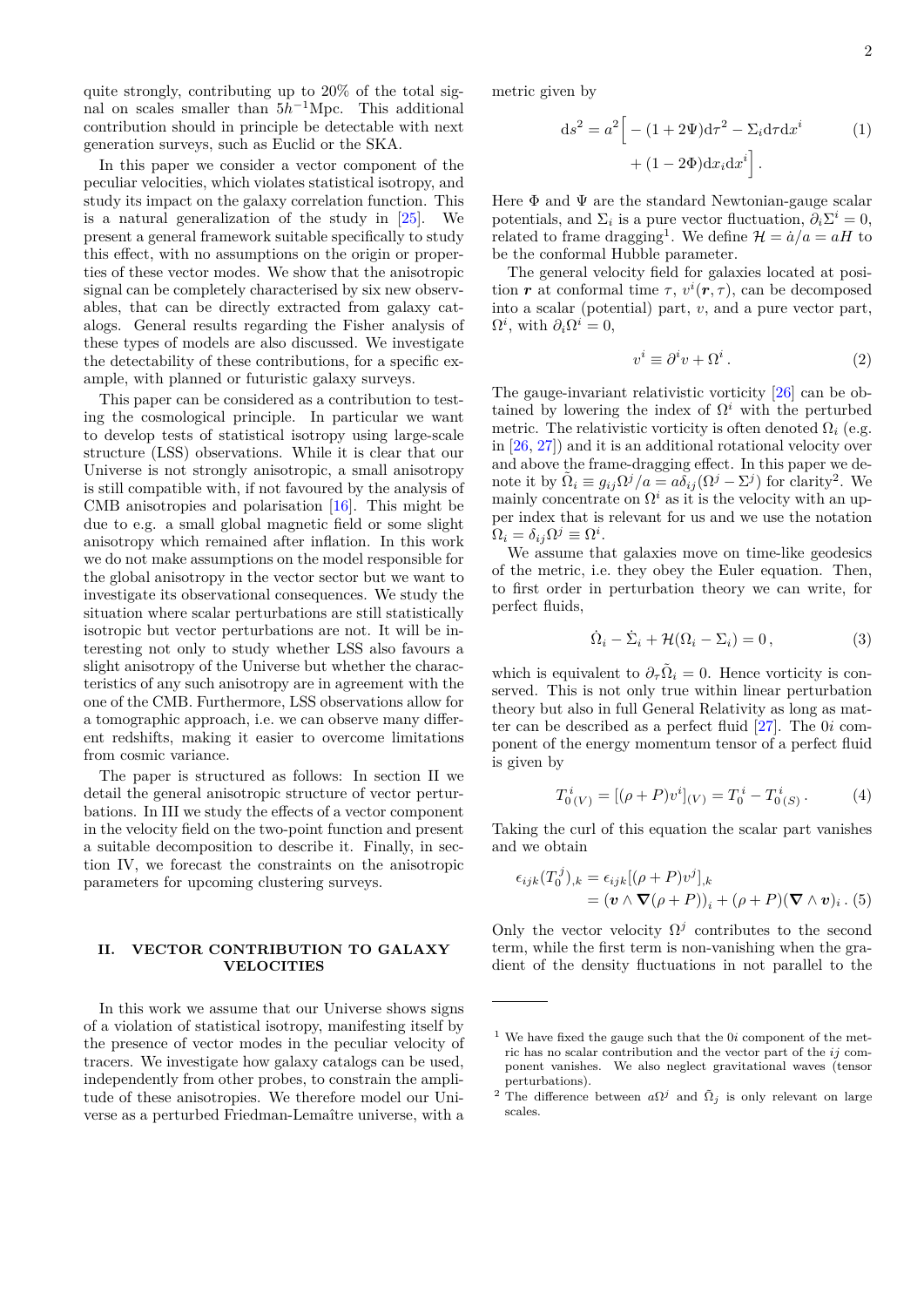velocity. This also happens in perfect fluids at second order in perturbation theory, see e.g. [\[22\]](#page-14-4). At second order therefore, despite vorticity conservation, vector perturbations of the metric are generated, which induce effects like frame dragging. It has been shown recently [\[24\]](#page-14-6) that the vector potential found in relativistic numerical simulations is actually mainly due to the first term of [\(5\)](#page-1-3) and not to vorticity which is also induced in N-body simulations.

The perfect fluid description is just an approximation when we want to describe the motion of dark matter (or galaxies). In the real Universe, dark matter particles are free-streaming, i.e. they move on geodesics. As soon as shell crossing occurs, velocity dispersion can no longer be neglected and vorticity is generated for the fluid of the averaged dark matter particles (or galaxies). In [\[28\]](#page-14-10), the vorticity generation from large-scale structure was modelled by including velocity dispersion using a perturbative approach.

Clearly, even if in the standard ΛCDM model vector perturbations are generated by non-linearities, they are statistically isotropic. In this work we assume that the vectorial part of the peculiar velocity in Eq. [\(2\)](#page-1-4) acquires an anisotropic component.

### <span id="page-2-0"></span>**A. Tensor structure of vector perturbations**

We summarise here the discussion we presented in section 2.2 of [\[25\]](#page-14-7).

In order to compute the two-point correlation function of galaxies (2PCF), we need a model for the twopoint auto-correlation of the vector velocity,  $\langle \Omega_i \Omega_j \rangle$  and its cross-correlation with the dark matter overdensity  $\langle \delta_m \Omega_i \rangle$ . We will characterise their structure in Fourier space, with our Fourier transform convention fixed by

$$
f(\mathbf{k}) = \int d^3r f(\mathbf{r}) e^{-i\mathbf{k} \cdot \mathbf{r}} \,. \tag{6}
$$

1. The auto-correlation of the vector field takes the general form

$$
\langle \Omega_i(\mathbf{k}) \Omega_j(\mathbf{k'}) \rangle = (2\pi)^3 \delta^{(3)}(\mathbf{k} + \mathbf{k'})
$$
  
 
$$
\times [W_{ij}(\mathbf{k}) P_{\Omega}(k) + i \alpha_{ij}(\mathbf{k}) P_A(k)], \qquad (7)
$$

where  $P_{\Omega}(k)$  and  $P_{A}(k)$  contain information about the amplitude of the vector field. The Dirac delta function appearing in the above equation,  $\delta^{(3)}(\mathbf{k} + \mathbf{k})$  $k'$ ), is a consequence of statistical homogeneity, and if we assume that scalar spectra are isotropic, the amplitudes,  $P_{\Omega}(k)$  and  $P_{A}(k)$ , depend on **k** only through its absolute value  $k \equiv |\mathbf{k}|$ . One might think it would be more natural for an anisotropic spectrum to show an anisotropy also in  $P_{\Omega}(\mathbf{k})$ . However, in a real observation, the power spectrum is usually obtained by averaging the squared Fourier modes over directions. Here we mimic this by considering  $P_{\Omega}$  and  $P_A$  to be functions of the modulus *k* only. In practice, these are the direction averaged spectra. For scalar perturbations, this averaging removes all signs of an anisotropy, for vector perturbations this is, interestingly, not the case as we show in this paper.

The tensors  $W_{ij}$  and  $\alpha_{ij}$  are, respectively, symmetric and anti-symmetric tensors, that encode the dependence on direction. Since  $\Omega_i$  is a pure vector field,  $W_{ij}$  and  $\alpha_{ij}$  must satisfy  $k^i W_{ij} = k^j W_{ij}$  $k^i \alpha_{ij} = k^j \alpha_{ij} = 0$ . The *P<sub>A</sub>*-term is parity odd while the  $P_{\Omega}$ -term is parity even. If no parity violating processes occur in the Universe we may set  $P_A = 0$ . The tensorial form for  $\alpha_{ij}$  is completely fixed by anti-symmetry and transversality,

<span id="page-2-3"></span><span id="page-2-1"></span>
$$
\alpha_{ij} = \alpha \varepsilon_{ijm} \hat{k}^m \,. \tag{8}
$$

The most general form for  $W_{ij}$  is then

$$
W_{ij} = \frac{\omega}{2} \left( \delta_{ij} - \hat{k}_i \hat{k}_j \right) + \omega_{ij}^A, \qquad (9)
$$

where we have decomposed the tensor into its trace *ω* and trace-free part

<span id="page-2-4"></span>
$$
\omega_{ij}^A = \omega_{ij} - \omega_{il}\hat{k}^l\hat{k}_j - \omega_{lj}\hat{k}^l\hat{k}_i
$$

$$
+ \omega_{lm}\hat{k}^l\hat{k}^m\hat{k}_i\hat{k}_j , \qquad (10)
$$

with  $\omega_i^i = 0$ . As usual  $\hat{k}$  denotes the unit vector in the direction of the vector *k*. The first term of [\(9\)](#page-2-1) respects statistical homogeneity and isotropy, whereas the second one is non-zero only when isotropy is violated. In what follows, we absorb the trace  $\omega$  into the normalisation of the power spectrum  $P_{\Omega}$  in Eq. [\(7\)](#page-2-2). Note that in general the isotropic and anisotropic contribution do not need to have the same amplitude  $P_{\Omega}(k)$ : in this sense one can use  $\omega(k)$  to parametrise the difference between  $P_{\Omega}^{(\text{iso})}$  $P_{\Omega}^{(\mathrm{iso})}$  and  $P_{\Omega}^{(\mathrm{ani})}$  $\Omega_{\Omega}^{(\text{ann})}$ . Interestingly, the only possible parity odd term given in [\(8\)](#page-2-3) is statistically isotropic.

<span id="page-2-2"></span>The symmetric tensor  $\omega_{ij}$  can be diagonalised or, equivalently, decomposed into a sum of the tensor products of its orthonormal eigenvectors  $\hat{\omega}_i^I$ ,

<span id="page-2-5"></span>
$$
\omega_{ij} = \sum_{I=1}^{3} \lambda_I \hat{\omega}_i^I \hat{\omega}_j^I , \qquad (11)
$$

where the eigenvalues satisfy  $\sum_{I} \lambda^{I} = 0$ .

2. The cross-correlation with dark matter can be nonzero only if statistical isotropy is violated. Assuming that the vector field is fluctuating in some fixed direction  $\hat{\omega}$ , the cross-correlation takes the form

$$
\langle \delta_{\rm m}(\mathbf{k}) \Omega_i(\mathbf{k}') \rangle = (2\pi)^3 W_i P_{\delta \Omega}(k) \delta^{(3)}(\mathbf{k} + \mathbf{k}'), \quad (12)
$$

where  $W_i$  is transverse since  $\Omega_i$  is a pure vector field i.e. divergence free. A non-vanishing  $\langle \delta_m \Omega_i \rangle$ always defines a preferred spatial direction  $\hat{\omega}_i$  and therefore violates statistical isotropy.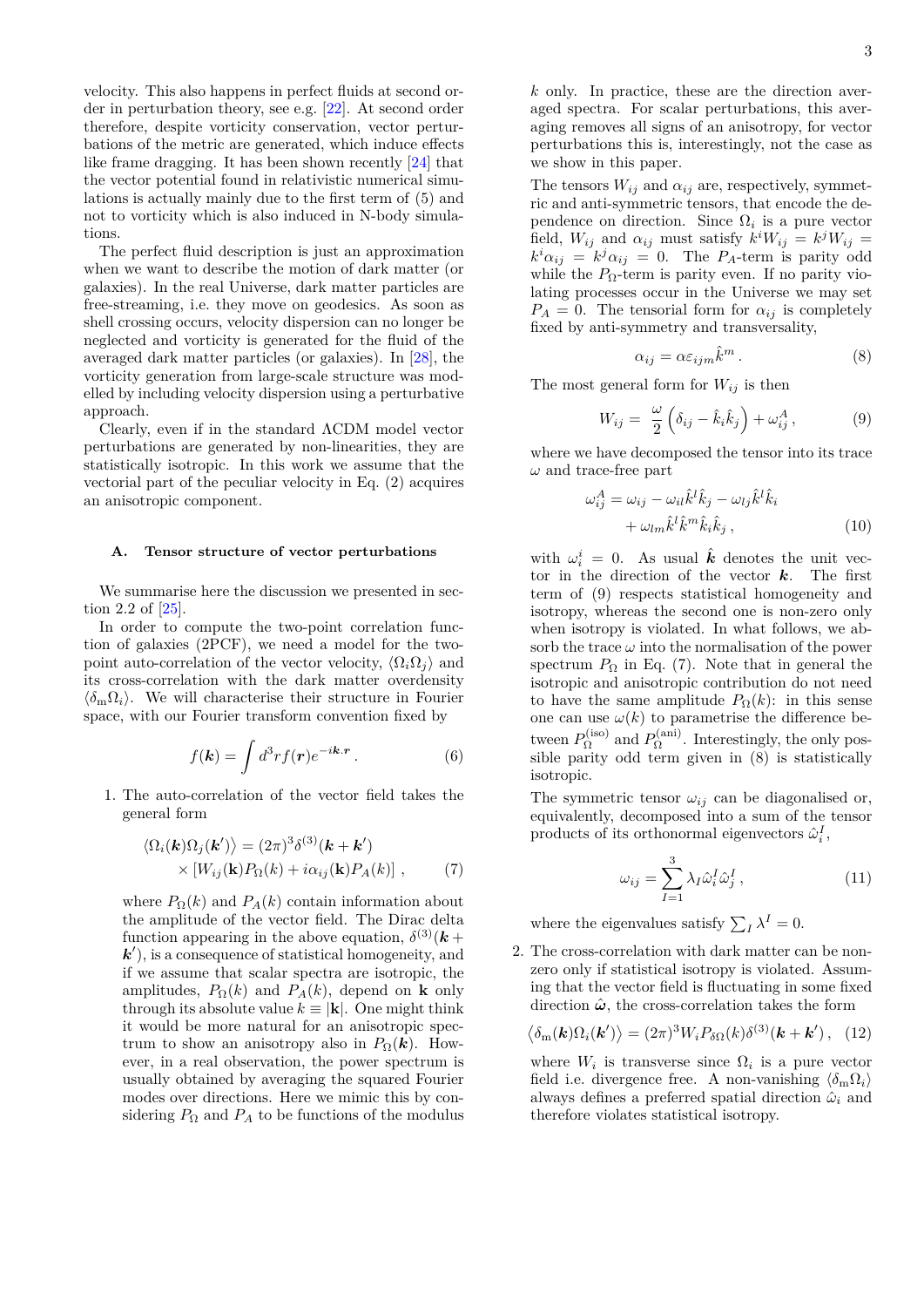<span id="page-3-0"></span>Galaxy number counts are observed in redshift-space, rather than in real-space. The leading correction arising from the fact that we observe on the light-cone is the Kaiser term, or redshift-space distortion [\[29\]](#page-14-11), which is included in the number counts  $\Delta$  as

<span id="page-3-5"></span>
$$
\Delta(\mathbf{r}) = \delta_{\rm g}(\mathbf{r}) - \frac{1}{\mathcal{H}} n^i \partial_i (n^j v_j(\mathbf{r})). \tag{13}
$$

Here  $\delta_q$  is the tracer's density perturbation, related to the dark matter density perturbation via the bias expansion  $\delta_g \simeq b \cdot \delta_m + \dots$ , and  $v_i$  is the peculiar velocity field. We have also defined the line-of-sight direction *n* as

$$
n \equiv \frac{r}{r},\tag{14}
$$

i.e. the unit vector in the direction of the galaxy lying at  $r$ , with the observer located at  $r = 0$ . Splitting the velocity into the scalar and vector parts, as in Eq. [\(2\)](#page-1-4), we have

<span id="page-3-3"></span>
$$
\Delta(\mathbf{r}) = \delta_{\rm g}(\mathbf{r}) - \frac{1}{\mathcal{H}} n^i n^j \big( \partial_i \partial_j v(\mathbf{r}) + \partial_i \Omega_j(\mathbf{r}) \big).
$$
 (15)

The effects of vector perturbations in the general relativistic number counts were derived in [\[30\]](#page-14-12) and studied in detail in  $[31]$ , where it was found that – akin to scalar perturbations – redshift-space distortion is the dominant effect. Since in the relativistic angular power spectra,  $C_{\ell}(z_1, z_2)$ , the RSD cannot easily be extracted, we study here the impact of the vector modes on the two-point correlation function of galaxies. In this study we neglect both the sub-dominant vector relativistic corrections from [\[31\]](#page-14-13) and the scalar relativistic corrections derived in [\[32](#page-14-14)[–36\]](#page-14-15).

The two-point correlation function is defined as

<span id="page-3-4"></span>
$$
\xi(\boldsymbol{r}_1,\boldsymbol{r}_2,z_1,z_2)=\langle \Delta(\boldsymbol{r}_1,z_1)\Delta(\boldsymbol{r}_2,z_2)\rangle. \qquad (16)
$$

Without redshift-space distortion, and neglecting subdominant evolution effects, the correlation function depends only on the galaxies' separation

$$
x \equiv |\mathbf{r}_1 - \mathbf{r}_2| \,, \tag{17}
$$

and on the mean distance of the pair from the observer  $\bar{r} = \frac{1}{2}(r_1 + r_2)$  or, equivalently, its mean redshift  $\bar{z} = \frac{1}{2}(z_1 + z_2)$ . Redshift-space distortion introduces an additional dependence on the orientation of the pair with respect to the line-of-sight **n** (we work in the small angle or flat-sky limit where we neglect the difference between the line-of-sight to  $r_1$  and  $r_2$ ). It is customary to expand  $\xi$  in a basis of Legendre polynomials so that, in the flat-sky approximation,  $n_1 = n_2 = n$  we can write

<span id="page-3-1"></span>
$$
\xi(\bar{z}, \mathbf{x}, \mathbf{n}) = \sum_{\ell} \xi_{\ell}(\bar{z}, x) \mathcal{P}_{\ell}(\mu), \qquad (18)
$$

where  $\mathcal{P}_{\ell}$  is the Legendre polynomial of degree  $\ell$  and  $\mu =$  $\mathbf{n} \cdot \hat{\mathbf{x}}$ , with  $\hat{\mathbf{x}}$  being the direction of the vector connecting the two galaxies.

Let us now review the standard flat-sky expression for the correlation function in the presence of scalar perturbations (see e.g. [\[37\]](#page-14-16) for details). We will use this result both for comparison with the vector case and to compute our covariance matrix in section [IV.](#page-6-0) Including the Kaiser term we write

$$
\xi_{(s)}^{iso}(\bar{z}, x, \mu) = c_0(\bar{z})C_0(\bar{z}, x) - c_2(\bar{z})C_2(\bar{z}, x)\mathcal{P}_2(\mu) + c_4(\bar{z})C_4(\bar{z}, x)\mathcal{P}_4(\mu).
$$
(19)

We can identify the multipole coefficients in Eq. [\(18\)](#page-3-1) as

$$
\xi_{\ell}(x,\bar{z}) = i^{\ell} c_{\ell}(\bar{z}) C_{\ell}(\bar{z},x). \tag{20}
$$

We have also defined

$$
C_{\ell}(\bar{z},x) = \int \frac{\mathrm{d}k}{2\pi^2} k^2 P(\bar{z},k) j_{\ell}(kx), \qquad (21)
$$

together with the coefficients:

$$
c_0 = b^2 + \frac{2}{3}bf + \frac{f^2}{5},
$$
\n(22)

$$
c_2 = \frac{4}{3}bf + \frac{4}{7}f^2,
$$
\n(23)

$$
c_4 = \frac{8}{35}f^2.
$$
 (24)

Here  $j_n$  is the *n*-order spherical Bessel function,  $f$  is the growth rate,  $f \equiv d \ln D_1 / d \ln a$  (with  $D_1$  being the linear growth function), and  $P(\bar{z}, k)$  is the matter power spectrum at redshift  $\bar{z}$ . We have made the standard assumption that the galaxy bias *b* is deterministic and, like the growth rate *f* in ΛCDM, it is scale independent.

We now turn to the study of the vector component. We split the vector contribution to the correlation function into a statistically isotropic and anisotropic part

<span id="page-3-2"></span>
$$
\xi_{(v)} = \xi_{(v)}^{\text{iso}} + \xi_{(v)}^{\text{ani}},\tag{25}
$$

where we have emphasized that the source of violation of statical isotropy comes from the vector sector. First, we summarise the structure of the isotropic contributions to the correlation function coming from vector perturbations and we then propose a general framework to compute the anisotropic part.

The new vector contribution to the correlation function in Eq. [\(25\)](#page-3-2) comprises three terms:

- 1. Cross-correlation with the density
- 2. Cross-correlation with the scalar velocity
- 3. Auto-correlation.

The first two vanish in flat sky since they are odd under  $n \to -n$  and  $\xi$  is evidently even, see [\[25\]](#page-14-7). Hence combining Eqs. [\(15\)](#page-3-3) and [\(16\)](#page-3-4) we write

$$
\xi_{\rm (v)}(x) = \frac{1}{\mathcal{H}(z_1)\mathcal{H}(z_2)} \int \frac{\mathrm{d}^3 k}{(2\pi)^3} k^2 (\mathbf{n}_1 \cdot \hat{\mathbf{k}}) (\mathbf{n}_2 \cdot \hat{\mathbf{k}}) \quad (26)
$$

$$
\times n_1^i W_{ij}(\hat{\mathbf{k}}) n_2^j P_{\Omega}(k) e^{i\mathbf{k} \cdot \mathbf{x}}.
$$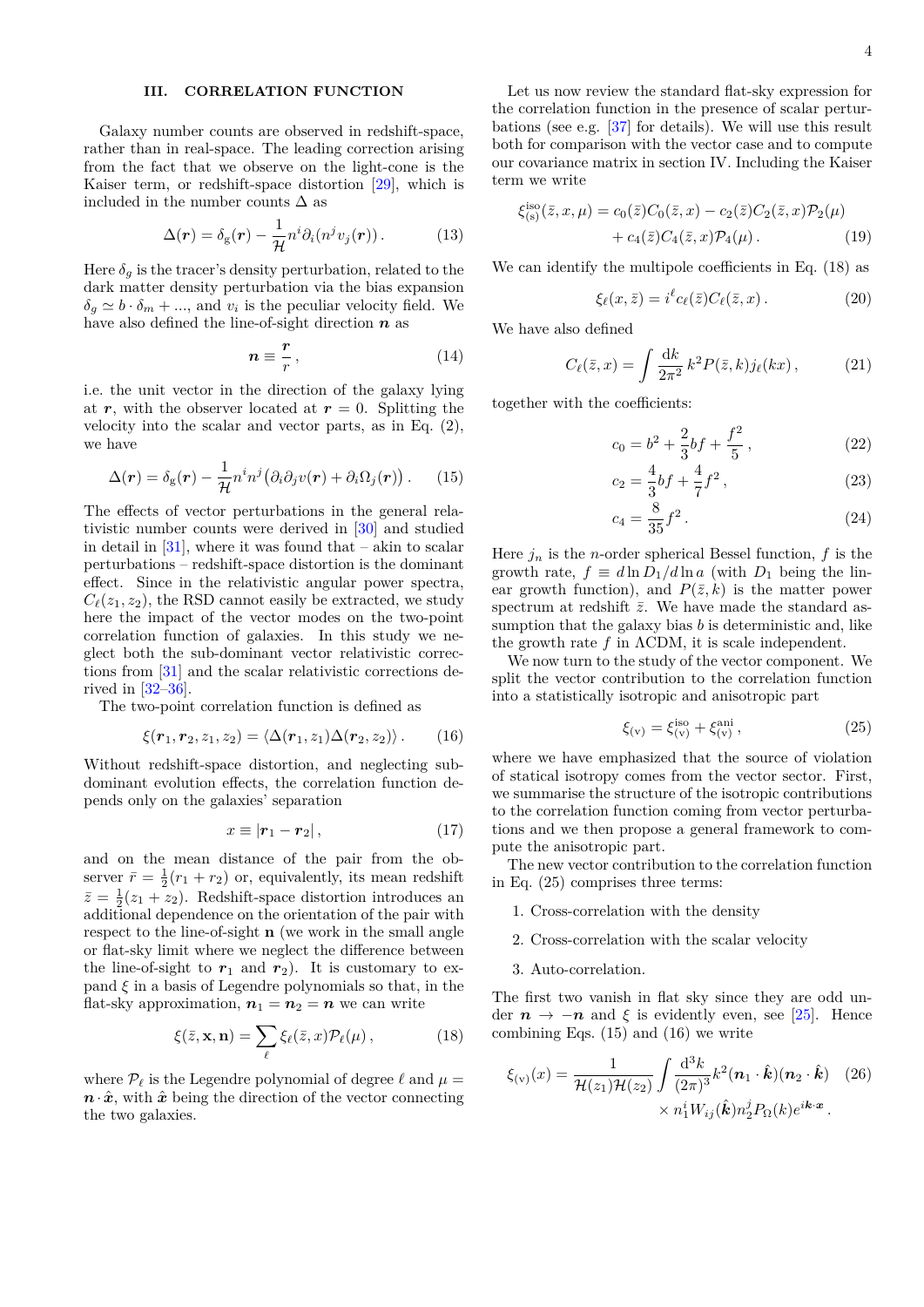This object has a complicated tensor structure, which characterises the anisotropy of the vector field. However, when isotropy is assumed we simply write  $W_{ij} = \delta_{ij}$  −  $\hat{k}_i \hat{k}_j$ , so that, see [\[25\]](#page-14-7),

$$
\xi_{\rm (v)}^{\rm iso} = \frac{1}{\mathcal{H}^2} \int \frac{\mathrm{d}^3 k}{(2\pi)^3} k^2 (\boldsymbol{n} \cdot \hat{\boldsymbol{k}})^2 (1 + (\boldsymbol{n} \cdot \hat{\boldsymbol{k}})^2) \qquad (27)
$$

$$
\times P_{\Omega}(k) e^{i\boldsymbol{k} \cdot \boldsymbol{x}}.
$$

Rewriting the  $\mathbf{n} \cdot \hat{\mathbf{k}}$  contributions in terms of Legendre polynomials and integrating over the direction of *k*, we obtain for the isotropic contribution [\[25\]](#page-14-7)

$$
\xi_{(v)}^{iso}(\bar{z}, x, \mu) = \frac{2}{15} \mathcal{P}_0(\mu) C_0^{\Omega}(x) \qquad (28)
$$

$$
- \frac{2}{21} \mathcal{P}_2(\mu) C_2^{\Omega}(x) - \frac{8}{35} \mathcal{P}_4(\mu) C_4^{\Omega}(x) \,,
$$

with

$$
C_n^{\Omega}(x) = \frac{1}{2\pi^2} \frac{1}{\mathcal{H}^2} \int \mathrm{d}k \, k^4 P_{\Omega}(k) j_n(kx) \,. \tag{29}
$$

Notice here the extra  $k^2$  factor multiplying  $P_{\Omega}$ , which is absorbed in the scalar case when the velocity power spectrum is re-expressed in terms of the density power spectrum.

Statistically isotropic vector perturbations modify the shape of the multipoles coefficients in the Legendre expansion of *ξ*. One can estimate this effect and study its detectability. This was the strategy followed in [\[25\]](#page-14-7). In the anisotropic case however, the standard multipole expansion fails to capture the additional angular dependence encoded in  $W_{ij}$ . In the next section we therefore consider the decomposition of this dependence into bipolar spherical harmonics (BipoSH) [\[38\]](#page-14-17).

### <span id="page-4-0"></span>**A. Statistically anisotropic contribution**

When statistical isotropy is violated, the correlation function is no longer only a function of  $\mu = \mathbf{n} \cdot \hat{\mathbf{x}}$ . Therefore, the standard expansion in Legendre polynomials does not properly describe the angular dependence of *ξ*. The correlation function can however be expanded in terms of the orthonormal set of bipolar spherical harmonics (BipoSH). Since this approach captures an arbitrary angular dependence of the observable under consideration, it has been used in cosmology to analyse CMB [\[39–](#page-14-18) [44\]](#page-14-19) and LSS [\[15,](#page-13-13) [19,](#page-14-20) [20,](#page-14-2) [45–](#page-14-21)[50\]](#page-14-22) data.

In the small angle approximation the correlation function depends on two directions  $\xi(\mathbf{n}, \mathbf{x})$ , we hence expand

<span id="page-4-1"></span>
$$
\xi(\mathbf{x}, \mathbf{n}, \bar{z}) = \sum_{\ell \ell' \, J M} \xi_{\ell \ell'}^{JM}(x, \bar{z}) X_{\ell \ell'}^{JM}(\hat{\mathbf{x}}, \mathbf{n}), \qquad (30)
$$

with

$$
X_{\ell\ell'}^{JM}(\hat{\mathbf{x}}, \mathbf{n}) = \{Y_{\ell}(\hat{\mathbf{x}}) \otimes Y_{\ell'}(\mathbf{n})\}_{JM}
$$
  
= 
$$
\sum_{mm'} \mathbf{C}_{\ell m\ell'm'}^{JM} Y_{\ell m}(\hat{\mathbf{x}}) Y_{\ell'm'}(\mathbf{n}),
$$
 (31)

where  $\mathbf{C}^{JM}_{\ell m \ell' m'}$  are the Clebsch Gordan coefficients which are related to the Wigner 3j symbols by, see [\[51\]](#page-15-0),

$$
\mathbf{C}_{\ell m \ell' m'}^{JM} = (-)^{\ell - \ell' + M} \sqrt{2J + 1} \begin{pmatrix} \ell & \ell' & J \\ m & m' & -M \end{pmatrix} . \quad (32)
$$

In other words,  $X_{\ell\ell'}^{JM}(\hat{\mathbf{x}}, \mathbf{n})$  isolates the total angular momentum *J* and helicity *M* contribution. The useful property of the BipoSH  $X_{\ell\ell'}^{JM}$  is that they filter the isotropic signal into the  $J = 0$  mode and any non-zero coefficient with  $J > 0$  indicates anisotropy. In fact, if there is no anisotropic signal in the power spectrum, i.e. if *ξ* depends on **n** only via  $\mu = \hat{\mathbf{x}} \cdot \mathbf{n}$ , we can compute the coefficients via

$$
\xi_{\ell\ell'}^{JM} = \int d\Omega_{\mathbf{n}} \int d\Omega_{\mathbf{x}} \,\xi(\mathbf{x}, \mathbf{n}, \bar{z}) X_{\ell\ell'}^{JM*} \,, \tag{33}
$$

and we simply obtain

$$
\xi_{\ell\ell'}^{JM}(x,\bar{z}) = \frac{4\pi}{\sqrt{2\ell+1}} \xi_{\ell}(x,\bar{z}) \delta_{J,0} \delta_{M,0} \delta_{\ell,\ell'},\tag{34}
$$

recovering the expansion of Eq. [\(18\)](#page-3-1). In particular, we see that no off-diagonal component is generated (we have  $\ell = \ell'$  and that all the isotropic signal is contained in the  $J = 0$  coefficient. On the other hand if anisotropy is included we will generate  $J \geq 1$  and  $\ell \neq \ell'$  modes. Therefore, to search for anisotropy we only look at the  $J \geq 1$  modes, and we set  $\xi = \xi_{(v)}^{\text{ani}}$  in the expansion of Eq. [\(30\)](#page-4-1).

We focus on the computation of the statistically anisotropic contribution to the galaxy correlation function [\(16\)](#page-3-4). To this end, it is useful to compute the anisotropic contribution to the power spectrum of [\(13\)](#page-3-5) and then Fourier transform it. Explicitly, the Fourier transformation of galaxy number counts in the Kaiser approximation, Eq. [\(13\)](#page-3-5), is given by

$$
\langle \tilde{\Delta}(\mathbf{k}, \mathbf{n}, \bar{z}) \tilde{\Delta}(\mathbf{k}', \mathbf{n}, \bar{z}) \rangle = (2\pi)^3 P(\mathbf{k}, \mathbf{n}, \bar{z}) \, \delta(\mathbf{k} + \mathbf{k}'), \tag{35}
$$

where the power spectrum is given by (omitting the dependence on  $\mathbf{n}, \bar{z}$ 

<span id="page-4-3"></span>
$$
P(\mathbf{k}) = P_{(s)}^{\text{iso}} + P_{(v)}^{\text{iso}} + P_{(v)}^{\text{ani}}
$$
  
=  $(b + f(\mathbf{n} \cdot \hat{\mathbf{k}})^2)^2 P_{\delta\delta}(k)$   
 $- \frac{k^2}{\mathcal{H}^2} \omega(\mathbf{n} \cdot \hat{\mathbf{k}})^2 (1 - (\mathbf{n} \cdot \hat{\mathbf{k}})^2) P_{\Omega}(k)$   
 $- \frac{k^2}{\mathcal{H}^2} (\mathbf{n} \cdot \hat{\mathbf{k}})^2 \hat{n}^i \hat{n}^j \omega_{ij}^A P_{\Omega}(k),$  (36)

where all the isotropic contribution is in the first two lines and the anisotropic one,  $P_{(v)}^{\text{ani}}$ , is in the last line. The tensor  $\omega_{ij}^A$  is defined in Eq. [\(10\)](#page-2-4). The isotropic contribution depends on directions only through the angle between the mode **k** and the line-of-sight, i.e. it can be expanded in a basis of Legendre polynomials as

<span id="page-4-2"></span>*P*

$$
P^{\text{iso}}(\mathbf{k}, \mathbf{n}, \bar{z}) = \sum_{\ell} p_{\ell}(k, \bar{z}) \mathcal{P}_{\ell}(\mathbf{n} \cdot \hat{\mathbf{k}}).
$$
 (37)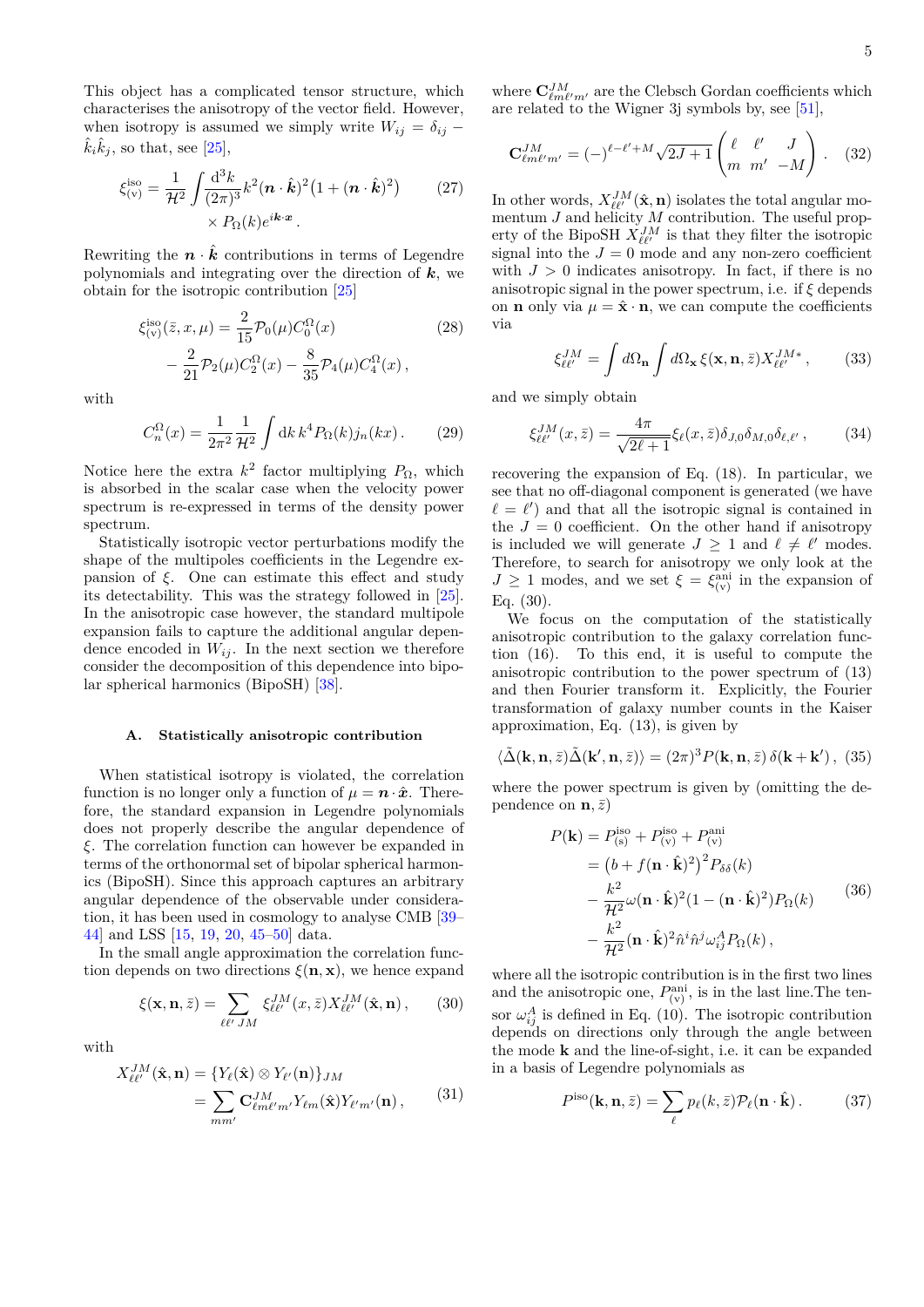We observe that this is not a specific property of redshiftspace distortions but simply a consequence of statistical isotropy. Hence Eq. [\(37\)](#page-4-2) holds for all the relativistic contributions to the galaxy number counts.

When statistical isotropy is violated, we expand the power spectrum in terms of the orthonormal set of bipolar spherical harmonics, as

<span id="page-5-1"></span>
$$
P_{\text{(v)}}^{\text{ani}}(\mathbf{k}, \mathbf{n}, \bar{z}) = \sum_{\ell \ell' \; JM} \pi_{\ell \ell'}^{JM}(\bar{z}, k) X_{\ell \ell'}^{JM}(\hat{\mathbf{k}}, \mathbf{n}), \qquad (38)
$$

where

$$
X_{\ell\ell'}^{JM}(\hat{\mathbf{k}}, \mathbf{n}) = \sum_{mm'} \mathbf{C}_{\ell m\ell'm'}^{JM'} Y_{\ell m}(\hat{\mathbf{k}}) Y_{\ell'm'}(\mathbf{n}). \tag{39}
$$

In the case where there is not anisotropic signal in the power spectrum, the coefficients  $\pi_{\ell\ell'}^{JM}$  simply reduce to

$$
\pi_{\ell\ell'}^{JM} = \frac{4\pi}{\sqrt{2\ell+1}} p_{\ell}(k) \delta_{J,0} \delta_{M,0} \delta_{\ell,\ell'}, \qquad (40)
$$

and we recover the expansion of Eq. [\(37\)](#page-4-2).

For convenience, we can split the anisotropic contribu-

tion to the power spectrum [\(36\)](#page-4-3) in three contributions

$$
P_{\text{(v)}}^{\text{ani}}(\mathbf{k}) = -\frac{k^2}{\mathcal{H}^2} (\mathbf{n} \cdot \hat{\mathbf{k}})^2 \hat{n}^i \hat{n}^j \omega_{ij}^A P_{\Omega}(k)
$$
  
=  $P^{(\text{a})}(\mathbf{k}) + P^{(\text{b})}(\mathbf{k}) + P^{(\text{c})}(\mathbf{k})$  (41)

where we have separated the three cases:

(a) 
$$
\omega_{ij}^A = \omega_{ij}
$$
,  
\n(b)  $\omega_{ij}^A = -\omega_{il} \hat{k}^l \hat{k}_j - \omega_{lj} \hat{k}^l \hat{k}_i$ ,  
\n(c)  $\omega_{ij}^A = \omega_{lm} \hat{k}^l \hat{k}^m \hat{k}_i \hat{k}_j$ ,

so that

<span id="page-5-0"></span>
$$
P_{(v)}^{\text{ani}}(\mathbf{k}, \mathbf{n}, \bar{z}) = \sum_{\ell \ell' \ JM} \left( \pi_{\ell \ell'}^{JM(\mathbf{a})} + \pi_{\ell \ell'}^{JM(\mathbf{b})} + \pi_{\ell \ell'}^{JM(\mathbf{c})} \right) X_{\ell \ell'}^{JM}(\hat{\mathbf{k}}, \mathbf{n}). \tag{42}
$$

Note that this splitting has no direct physical interpretation: each contribution has a scalar component which however disappears in the sum of Eq. [\(42\)](#page-5-0). These contributions can be written in terms of the eigenvectors and eigenvalues  $\hat{\omega}^I$  and  $\lambda_I$ . After a long but straightforward computation we find

<span id="page-5-2"></span>
$$
\pi_{\ell\ell'}^{JM(a)} = -\frac{16\pi^{3/2}}{45} \frac{k^2}{\mathcal{H}^2} P_{\Omega}(k) \sum_{I} \lambda_I Y_{2M}^*(\hat{\omega}_I) \left( \delta_{\ell,0} \delta_{\ell',2} + 2\sqrt{\frac{2\ell'+1}{5}} \begin{pmatrix} 2 & 2 & \ell' \\ 0 & 0 & 0 \end{pmatrix} \delta_{\ell,2} \right) \delta_{J,2},\tag{43}
$$

$$
\pi_{\ell\ell'}^{JM(b)} = -\frac{16\pi^{3/2}}{5} \frac{k^2}{\mathcal{H}^2} P_{\Omega}(k) \sqrt{(2\ell+1)(2\ell'+1)} \sqrt{\frac{2}{15}} \sum_{I} \lambda_I Y_{2M}^*(\hat{\omega}_I) \times \left[2\begin{pmatrix}3 & 1 & \ell\\0 & 0 & 0\end{pmatrix}\begin{pmatrix}3 & 1 & \ell'\\0 & 0 & 0\end{pmatrix} \begin{pmatrix}1 & 2 & 1\\ \ell & 3 & \ell'\end{pmatrix} + 3\begin{pmatrix}1 & 1 & \ell\\0 & 0 & 0\end{pmatrix}\begin{pmatrix}1 & 1 & \ell'\\0 & 0 & 0\end{pmatrix} \begin{pmatrix}1 & 2 & 1\\ \ell & 1 & \ell'\end{pmatrix}\right] \delta_{J,2},
$$
\n(44)

$$
\pi_{\ell\ell'}^{JM(c)} = -\frac{16\pi^{3/2}}{15} \frac{k^2}{\mathcal{H}^2} P_{\Omega}(k) \sum_{I} \lambda_I Y_{2M}^*(\hat{\omega}_I) \left[ \frac{1}{5} \delta_{\ell,2} \delta_{\ell',0} + \frac{8}{105} \sqrt{2\ell+1} \begin{pmatrix} 4 & 2 & \ell \\ 0 & 0 & 0 \end{pmatrix} \delta_{\ell',4} + \frac{4}{7\sqrt{5}} \sqrt{2\ell+1} \begin{pmatrix} 2 & 2 & \ell \\ 0 & 0 & 0 \end{pmatrix} \delta_{\ell',2} \right] \delta_{J,2},
$$
\n(45)

 $\overline{1}$ 

<span id="page-5-3"></span>where curly brackets {} denote the Wigner 6j-symbols, see e.g. [\[52\]](#page-15-1). We first note that vector anisotropies can only generate  $J = 2$  modes. This is not surprising as they are the product of two  $j = 1$  states which can give either  $J = 0$  which is isotropic or  $J = 2$ . The triangular relation imposed by the 3j and 6j symbols determines the limits of the sum in the expansion in Eq. [\(42\)](#page-5-0). It is easy to see that both  $\ell$  and  $\ell'$  have to be even and, more precisely, in  $\{0, 2, 4, 6\}$ . We can now reconstruct the correlation function [\(16\)](#page-3-4) from the power spectrum. This is similar to the isotropic case in which the Fourier- and real-space coefficients in the Legendre expansion are related by

$$
\xi_{\ell}(x) = i^{\ell} \int \frac{k^2 dk}{2\pi^2} j_{\ell}(kx) p_{\ell}(k). \tag{46}
$$

Explicitly, the coefficients of the BipoSH expansion of the correlation function, Eq. [\(30\)](#page-4-1), are related to the ones of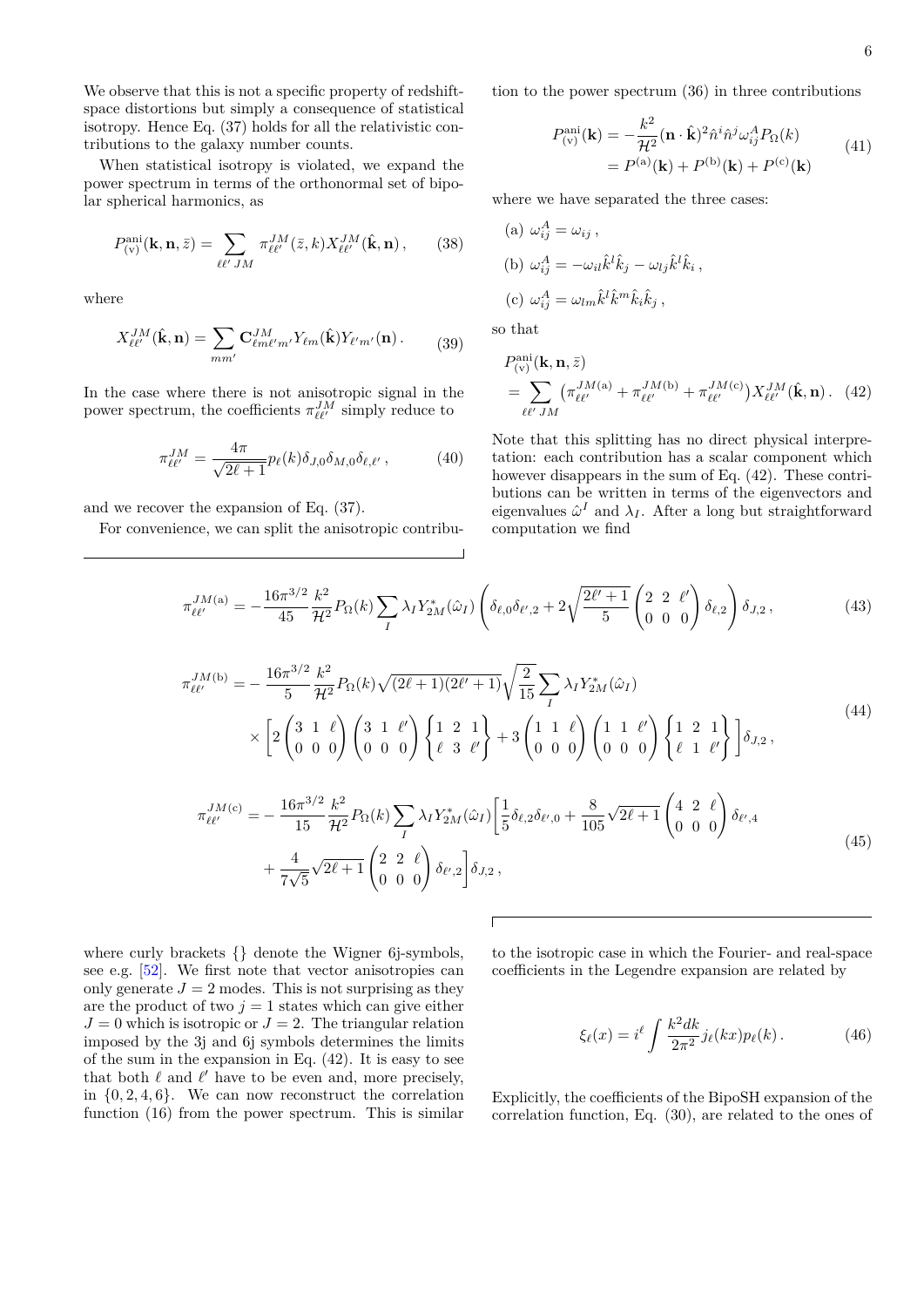the power spectrum, Eq. [\(38\)](#page-5-1) by

$$
\xi_{\ell\ell'}^{JM}(x) = i^{\ell} \int \frac{k^2 dk}{2\pi^2} j_{\ell}(kx) \pi_{\ell\ell'}^{JM}(k) . \tag{47}
$$

<span id="page-6-2"></span>
$$
\left(\xi_{\ell\ell'}^{2M}\right) = \frac{16\pi^{3/2}}{5} \sum_{I} \lambda_I Y_{2M}^*(\hat{\omega}_I)
$$

where  $C_{\ell}^{\Omega} = C_{\ell}^{\Omega}(z, x)$ . Equation [\(48\)](#page-6-2) is one of the main results of this paper. It shows in complete generality that *any* anisotropic signal induced by redshift-space distortion in the galaxy correlation function is encoded in the functions  $\xi_{\ell\ell'}^{2M}$  (which depend in principle on redshift and on galaxy separation). The six non-zero coefficients  $\boldsymbol{\xi} = \{\xi_{02}^{2M}, \xi_{20}^{2M}, \xi_{22}^{2M}, \xi_{24}^{2M}, \xi_{44}^{2M}, \xi_{64}^{2M}\}\$  are therefore the equivalent of the monopole, quadrupole and hexadecapole that are measured in standard redshift surveys, when anisotropies are assumed to be absent. As we will show below, these six coefficients can be directly extracted from catalogs of galaxies, by averaging over pairs of galaxies with an appropriate weighting. A detection of a non-zero  $\xi_{\ell\ell'}^{2M}$  would represent a smoking gun for the presence of anisotropies in the galaxies peculiar velocities. Note that the dependence of the  $\xi_{\ell\ell'}^{2M}$  on the model responsible for the anisotropies is encoded in the  $C_{\ell}^{\Omega}(z, x)$  and in the eigenvectors  $\hat{\omega}_I$  and eigenvalues  $\lambda_I$ . In the following, we construct estimators for the six nonzero coefficients *ξ* and we forecast the detectability of these coefficients with future surveys.

### <span id="page-6-0"></span>**IV. FORECAST FOR LSS SURVEYS**

We now forecast the constraints on the anisotropy parameters – which we define later – as expected from future redshift surveys. In the next section we define our estimators for the BipoSH coefficients and compute their covariance matrix.

### <span id="page-6-1"></span>**A. Estimator & covariance**

To estimate the expansion coefficients the obvious choice is to weight the correlation function by  $X_{\ell\ell'}^{2M}$ , in the same way that we weight the two-point function by the Legendre polynomials  $\mathcal{P}_\ell$  to estimate the multipoles.

With this we can rewrite the real-space version of Eqs. [\(43\)](#page-5-2)-[\(45\)](#page-5-3) in terms of the  $C_n^{\Omega}$ , which we defer to an appendix: Eqs.  $(C1)-(C3)$  $(C1)-(C3)$  $(C1)-(C3)$ . The sum of the three contributions can be cast in matrix form as (remember all terms with  $J \neq 2$  vanish)

$$
\begin{pmatrix}\n0 & 0 & \frac{1}{35}C_0^{\Omega} & 0 & 0 & 0 & 0 \\
0 & 0 & 0 & 0 & 0 & 0 & 0 \\
\frac{1}{25}C_2^{\Omega} & 0 & -\frac{1}{5}\sqrt{\frac{2}{35}}C_2^{\Omega} & 0 & \frac{2}{225}\sqrt{\frac{2}{7}}C_2^{\Omega} & 0 & 0 \\
0 & 0 & 0 & 0 & 0 & 0 & 0 \\
0 & 0 & 0 & 0 & -\frac{4}{9\sqrt{385}}C_4^{\Omega} & 0 & 0 \\
0 & 0 & 0 & 0 & 0 & 0 & 0 \\
0 & 0 & 0 & 0 & -\frac{8}{63\sqrt{55}}C_6^{\Omega} & 0 & 0\n\end{pmatrix},
$$
\n(48)

In a binned survey the estimator is

$$
\hat{\xi}_{\ell\ell'}^{2M}(x) = a_N \sum_{i,j} \Delta_i \Delta_j X_{\ell\ell'}^{2M*}(\hat{x}_{ij}, \hat{n}_{ij}) \delta_K(x_{ij} - x), \tag{49}
$$

where  $\delta_K$  is the Kronecker delta,  $\Delta_i$  the galaxy overdensity in the bin labelled by the index *i* and we have defined  $\mathbf{x}_{ij} = \mathbf{x}_i - \mathbf{x}_j$ ,  $\mathbf{n}_{ij} = 1/2(\mathbf{x}_i + \mathbf{x}_j)$ . The normalisation factor  $a_N$  is found by imposing that the estimator is unbiased,

$$
\left\langle \hat{\xi}_{\ell\ell'}^{2M} \right\rangle = \xi_{\ell\ell'}^{2M} ,\qquad (50)
$$

in the continuous limit

$$
\sum_{i} \rightarrow \frac{1}{L_p^3} \int d^3x_i \,, \quad \delta_K(x_{ij} - x) \rightarrow L_p \delta_D(x_{ij} - x) \,, \tag{51}
$$

where  $L_p$  denotes the pixel size and  $V$  is the total volume of the survey. We obtain

$$
a_N = \frac{3L_p^5}{Vx^2} \,. \tag{52}
$$

We also have  $a_N = 1/N(x)$ , where  $N(x)$  is the number of pixels which contribute to the estimator. The variance of the estimator is defined as

$$
\text{var}\left(\hat{\xi}_{\ell\ell'}^{2M}\right) \equiv \text{var}_{\ell\ell'}^{M} = \left\langle \left(\hat{\xi}_{\ell\ell'}^{2M}\right)^{2} \right\rangle - \left\langle \hat{\xi}_{\ell\ell'}^{2M} \right\rangle^{2}, \quad (53)
$$

and we recall that  $\langle \Delta_i \Delta_j \rangle$  contains a Poisson noise contribution and a cosmic variance (CV) contribution,

$$
\langle \Delta_i \Delta_j \rangle = \frac{1}{d\bar{n}} \delta_{ij} + C_{ij}^{\Delta} , \qquad (54)
$$

where  $d\bar{n}$  is the mean number of galaxies per pixel. The correlation  $C_{ij}^{\Delta}$  is due both to the scalar and vector parts of ∆. However, the scalar component strongly dominates over the vector one, so that we can neglect the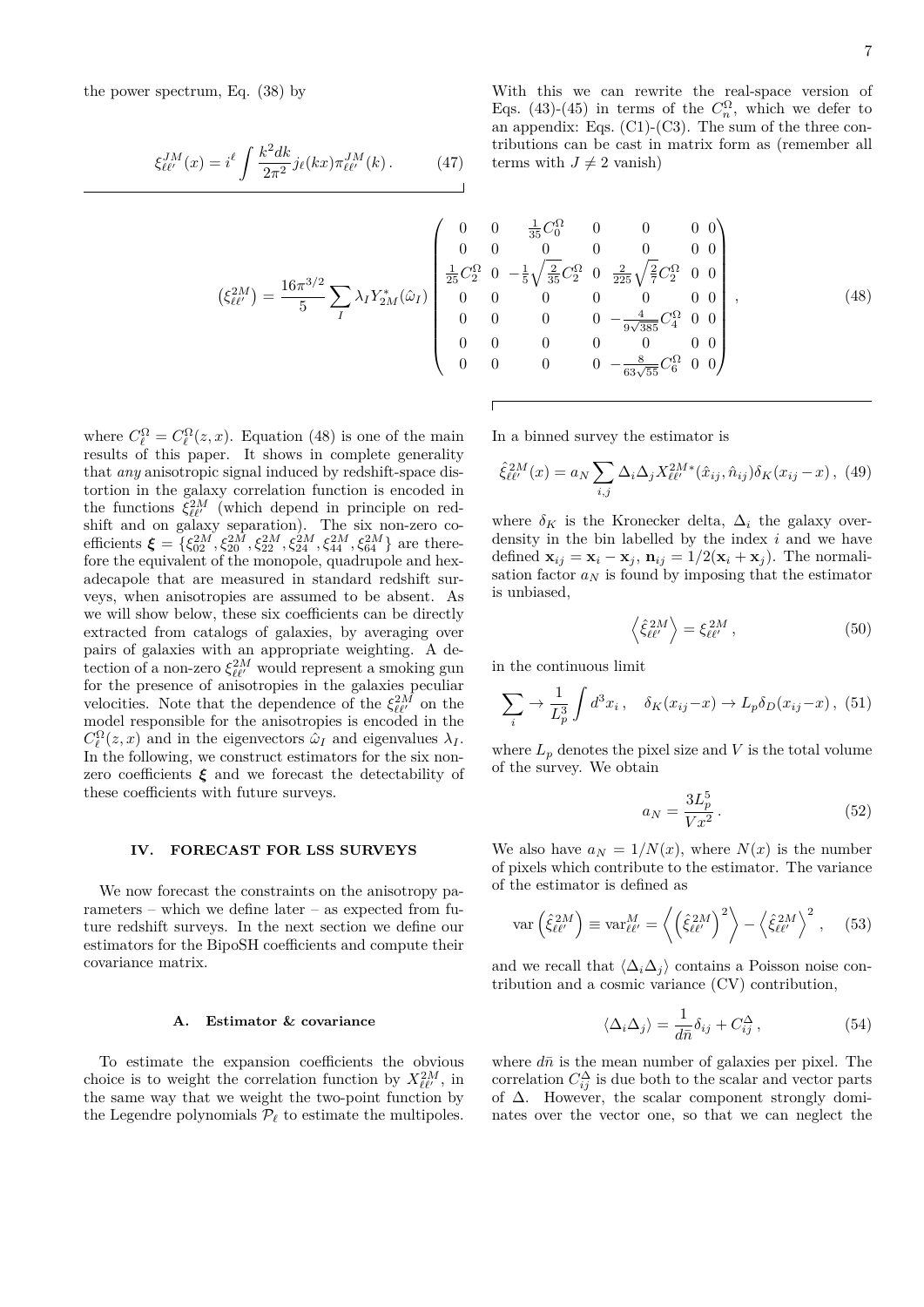

<span id="page-7-2"></span>FIG. 1. Constraints on amplitudes of anisotropies for the model (A). We have rescaled the parameters  $\lambda_I$  as  $\tilde{\lambda}_I = A_V \lambda_I$ . Compare this with the amplitude of the isotropic vorticity power spectrum generated by shell crossing in the standard cold dark matter scenario, where  $A_{V,iso} \sim 10^{-5}$ , see e.g. Ref. [\[23\]](#page-14-5).

latter. Physically, this reflects the fact that even though the coefficients  $\xi_{\ell \ell'}^{2M}$  are constructed to remove the scalar isotropic signal and to isolate the vector anisotropic signal, the covariance of these coefficients is still affected (and dominated) by the scalar contribution. We then obtain three different contributions to the variance which are understood respectively as the Poisson term (P), the mixed term  $(M)$  and the CV term  $(C)$ . Explicitly, we find

$$
var_P(x, x') = \frac{6V}{x^2 N_{\text{tot}}^2} \delta_D(x - x'),
$$
\n(55)

$$
\text{var}_M(x, x') = \frac{24}{\pi N_{\text{tot}}} \int dk \, k^2 P(k, \bar{z}) j_\ell(kx) j_\ell(kx') \times \sum_w c_w \beta_{\ell\ell'}^w,
$$
\n(56)

$$
\text{var}_C(x, x') = \frac{12}{\pi V} \int dk \, k^2 P^2(k, \bar{z}) j_\ell(kx) j_\ell(kx')
$$

$$
\times \sum_{\sigma} \tilde{c}_{\sigma} \beta_{\ell\ell'}^{\sigma} , \qquad (57)
$$

where  $N_{\text{tot}}$  is the total number of tracers in the catalog and the indices  $w, \sigma$  take values  $w = 0, 2, 4$  and  $\sigma =$ 0,2,4,6,8. The explicit form of the coefficients  $\beta_{\ell\ell'}^{\sigma}$  and details on the derivation of the various contributions of the variance can be found in appendix [A,](#page-11-0) where we also compute the covariance matrix of the estimator, defined as

<span id="page-7-3"></span>
$$
\begin{split} \text{cov}\left(\hat{\xi}_{\ell_{1}\ell'_{1}}^{2M_{1}}, \hat{\xi}_{\ell_{2}\ell'_{2}}^{2M_{2}}\right) & \equiv \text{cov}_{\ell_{1}\ell'_{1}\ell_{2}\ell'_{2}}^{M_{1}M_{2}}\\ & = \left\langle \hat{\xi}_{\ell_{1}\ell'_{1}}^{2M_{1}} \hat{\xi}_{\ell_{2}\ell'_{2}}^{2M_{2}} \right\rangle - \left\langle \hat{\xi}_{\ell_{1}\ell'_{1}}^{2M_{1}} \right\rangle \left\langle \hat{\xi}_{\ell_{2}\ell'_{2}}^{2M_{2}} \right\rangle. \end{split} \tag{58}
$$

### <span id="page-7-0"></span>**B. Fisher forcasts**

We now want to forecast the constraints on the anisotropic parameters from a survey. Given a model

for the anisotropy power spectrum, i.e. a parametrization for  $P_{\Omega}$ , we are left with the 5 degrees of freedom (d.o.f.) of the symmetric traceless tensor  $\omega_{ij}$  and an overall amplitude  $A_V$  for the vector power spectrum, which can be reabsorbed in a redefinition of  $\omega_{ij}$ . Following our decomposition in Eq. [\(11\)](#page-2-5) we identify the d.o.f. as the eigenvalues and eigenvectors of  $\omega_{ij}$ . On the one hand the eigenvalues are of zero-sum so that we can pick the first two  $\lambda_1, \lambda_2$  as independent and the third one is fixed to  $-(\lambda_1 + \lambda_2)$ . On the other hand we find it convenient to parametrize the three orthonormal eigenvectors  $\hat{\omega}_I$  in terms of the three angles of an Euler-rotation which rotates the canonical basis of  $\mathbb{R}^3$  into the  $\hat{\omega}_I$ ,

<span id="page-7-4"></span>
$$
\hat{\omega}_I \equiv R(\alpha, \beta, \gamma) \cdot \hat{e}_I, \qquad (59)
$$

where  $\hat{e}_I$  are the three orthonormal vectors of  $\mathbb{R}^3$  and  $R(\alpha, \beta, \gamma)$  is the rotation matrix with Euler angles  $\alpha, \beta, \gamma$ . Furthermore we can absorb the amplitude  $A_V$  in the eigenvalues by defining  $\tilde{\lambda}_I = A_V \lambda_I$ . In summary the 5 d.o.f. of the tensor  $\bar{\omega}_{ij}$  and the overall amplitude  $A_V$ are encoded in our parameter space

<span id="page-7-1"></span>
$$
\theta = {\tilde{\lambda}_1, \tilde{\lambda}_2, \alpha, \beta, \gamma}.
$$
 (60)

The Fisher matrix is defined as

$$
F_{\theta\theta'} \equiv \frac{1}{2} \frac{\partial^2 \chi^2}{\partial \theta \partial \theta'} = \sum_{\mathcal{A}, \mathcal{A}'} \frac{\partial \langle \hat{\xi}_{\mathcal{A}} \rangle}{\partial \theta} \bigg|_{\mathbf{f}} \text{cov}_{\mathcal{A}\mathcal{A}'}^{-1} \frac{\partial \langle \hat{\xi}_{\mathcal{A}'}^* \rangle}{\partial \theta'} \bigg|_{\mathbf{f}} \qquad (61)
$$

where, schematically,  $\mathcal{A} = \{\ell_1, \ell'_1, M_1, x_i, z_1\}, \mathcal{A}' =$  $\{\ell_2, \ell'_2, M_2, x_j, z_2\}$ , and the derivatives are evaluated at the fiducial model. The Fisher matrix contains therefore a sum over the six non-zero coefficients which constitute our data, over all pixels separations  $x_i, x_j$  and over all bins of redshifts  $z_i, z_j$ . The covariance matrix properly accounts for all correlations between these quantities, except for the correlations between different redshift bins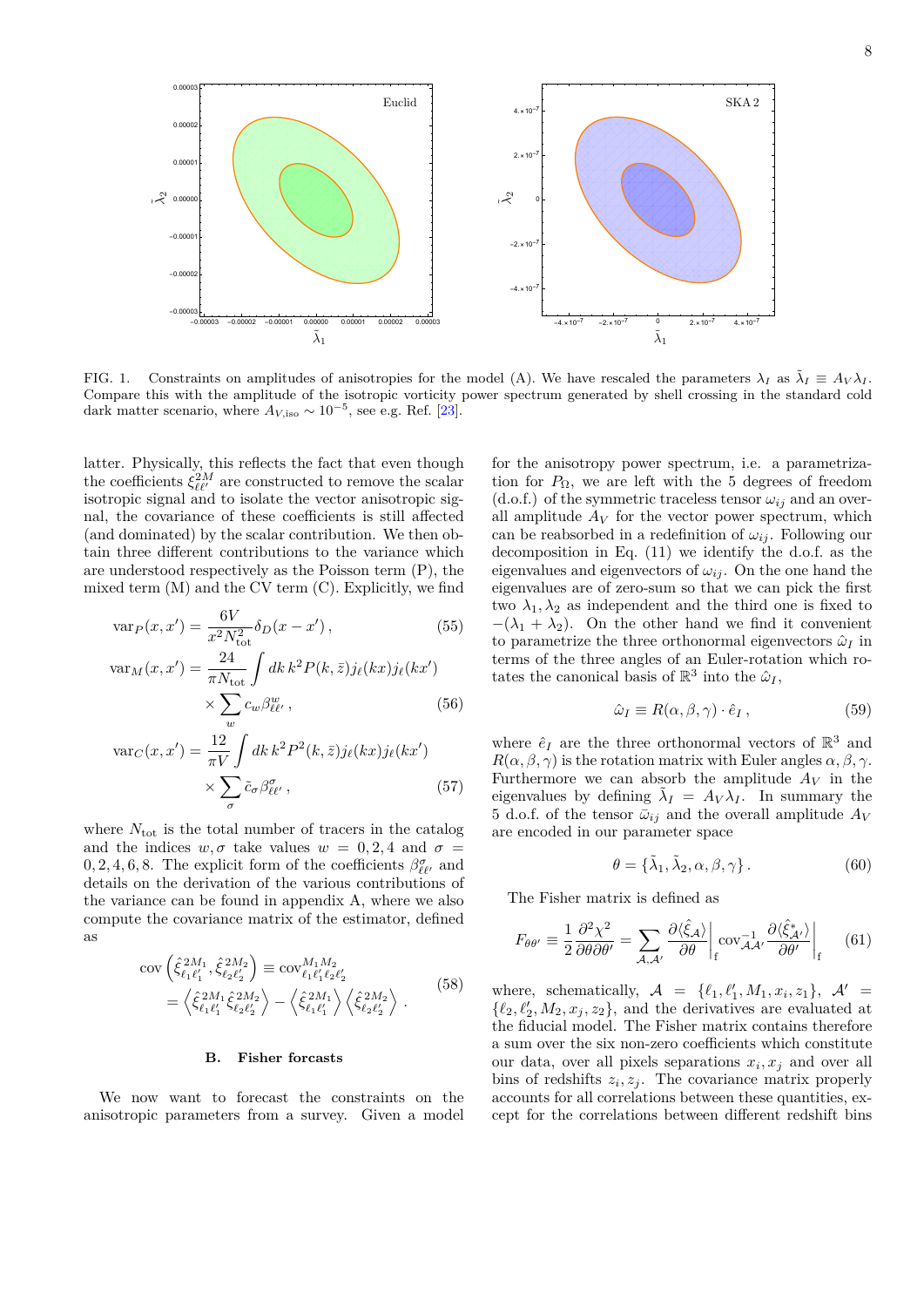$z_i \neq z_j$ , which we assume to be uncorrelated, since the bin size that we consider is sufficiently large. We then have

$$
cov_{\mathcal{A}\mathcal{A}'} = cov_{\ell_1 \ell'_1 \ell_2 \ell'_2}(x_i, x_j) \delta_{M_1 M_2} \delta_{z_1 z_2}. \qquad (62)
$$

We recall that, according to the Cramer-Rao inequality, the Fisher matrix provides a lower bound on the marginal parameter uncertainty  $\sigma_{\theta}$  as

$$
\sigma_{\theta} \geqslant \sqrt{(F^{-1})_{\theta\theta}}\,. \tag{63}
$$

We start by constraining the parameters  $\lambda_1, \lambda_2$ . The sub-matrix is then written

$$
F_{\tilde{\lambda}_{A}\tilde{\lambda}_{B}} = \sum_{\{z_{\text{bin}}\}} \sum_{i,j} \sum_{\ell_{1}\ell'_{1}\ell_{2}\ell'_{2}} \sum_{M} \frac{\partial \xi_{\ell_{1}\ell'_{1}}^{M}(x_{i},z)}{\partial \tilde{\lambda}_{A}} \text{cov}_{\ell_{1}\ell'_{1}\ell_{2}\ell'_{2}}^{1}(x_{i},x_{j}) \frac{\partial \xi_{\ell_{2}\ell'_{2}}^{M}(x_{j},z)}{\partial \tilde{\lambda}_{B}} = \sum_{\{z_{\text{bin}}\}} \sum_{i,j} \sum_{\ell_{1}\ell'_{1}\ell_{2}\ell'_{2}} \frac{5}{4\pi} \left(2 + \mathcal{P}_{2}(\delta_{AB})\right) \tilde{\xi}_{\ell_{1}\ell'_{1}}(x_{i},z) \text{cov}_{\ell_{1}\ell'_{1}\ell_{2}\ell'_{2}}^{-1}(x_{i},x_{j}) \tilde{\xi}_{\ell_{1}\ell'_{1}}^{*}(x_{j},z),
$$
\n(64)

<span id="page-8-1"></span>where we have defined

$$
\xi_{\ell_1 \ell'_1}^{2M} \equiv A_V \sum_I \lambda_I Y_{2M}^* (\hat{\omega}_I) \tilde{\xi}_{\ell_1 \ell'_1} , \qquad (65)
$$

by explicitly writing the amplitude  $A_V$  of  $P_\Omega$  out of the  $C_{\ell}^{\Omega}$ . We normalize this amplitude such that  $\lambda_{\max} \equiv 1$ . The variables which determine the anisotropy are then the amplitude  $A_V$ , the ratio  $\lambda_2/\lambda_1 = \lambda_2$  and the three angles  $(\alpha, \beta, \gamma)$  which determine the orientation. For the second equal sign of Eq. [\(64\)](#page-8-1) we have performed the sum over *M* using that

$$
\frac{\partial \xi_{\ell_1 \ell'_1}^{2M}}{\partial \tilde{\lambda}_A} = Y_{2M}^* (\hat{\omega}_A) \tilde{\xi}_{\ell_1 \ell'_1} - Y_{2M}^* (\hat{\omega}_3) \tilde{\xi}_{\ell_1 \ell'_1} ,\qquad (66)
$$

together with the orthogonality properties of products of spherical harmonics. We observe that the final result does not depend on the fiducial values of the parameters  $\tilde{\lambda}_I$  since they enter linearly in the estimator  $\hat{\xi}^{2M}_{\ell_1 \ell_2}$ . We also note that we did not need to fix any fiducial direction  $\hat{\omega}_I$ since the dependence on  $\hat{\omega}_I$  cancels out in the final result.

In appendix [B](#page-12-0) we show that the off-diagonal blocks of the full Fisher matrix [\(61\)](#page-7-1) are vanishing, hence  $F_{\theta\theta}$  has a block diagonal structure

<span id="page-8-2"></span>
$$
[F_{\theta\theta'}] = \left[\begin{array}{c|c} F_{\lambda_A\lambda_B} & \mathbf{0} \\ \hline \mathbf{0} & F_{\alpha\beta\gamma} \end{array}\right]. \tag{67}
$$

As a consequence of the block structure of the Fisher matrix, it follows that the constraints on the amplitudes  $\lambda_I$  can be derived directly with Eq. [\(64\)](#page-8-1). In particular, they do not depend on the fiducial values of the eigenvectors  $\hat{\omega}_I$ . This reflects the fact that the precision with which we can measure the eigenvalues does not depend on the direction of the anisotropy. The constraints on directions, i.e.  $(\sigma_{\alpha}, \sigma_{\beta}, \sigma_{\gamma})$ , can be obtained by inverting the lower block of the Fisher matrix. It turns out that the constraints on each of the directions depend on the fiducial values of both the eigenvalues and the

eigenvectors of  $\bar{\omega}_{ij}$ . However, this direction dependence is somewhat artificial, as we could have chosen our basis directions differently. Instead of considering each direction independently, it makes more sense to compute the volume of the ellipsoid described by the constrains on (*α*, *β*, *γ*), using the Haar measure d*µ* = sin *β*d*α*d*β*d*γ*. Note that with this non-normalized Haar measure, the volume of the rotation group *SO*(3) is  $2(2\pi)^2 \approx 79$ . We can think of this uncertainty volume as the inverse of a 'figure of merit' for the average accuracy with which we can recover the directional information. This combined direction constraint has the great advantage that it does not depend on the fiducial model for the directions, but only on the choice of the eigenvalues' ratio  $\lambda_A/\lambda_B$  and the vector amplitude  $A_V$ . This remaining dependence is physical and simply reflects the fact that the precision with which we can measure the direction of the anisotropy does obviously depend on how large it is.

### <span id="page-8-0"></span>**C. A model for vector perturbations**

To illustrate how our general formalism can be used, we consider an explicit model in which a non-isotropic vector contribution to the galaxy peculiar velocities gives new contributions to the correlation function. We derive constraints on the directions and amplitudes of anisotropies for both a Euclid-like and SKA2-like survey. The specifications for these surveys are taken from [\[53\]](#page-15-2) and [\[54\]](#page-15-3) respectively: the two redshift ranges are  $z \in [0.7, 2.0]$  for Euclid and  $z \in [0.1, 2.0]$  for SKA2 and we split them into 14 and 19 bins of thickness  $\Delta z = 0.1$  respectively, with  $L_p = 2 \text{ Mpc}/h$ . This choice of  $L_p$  is motivated by the fact that this pixel size gives the best constraints in [\[25\]](#page-14-7). Note that in the isotropic case, exploiting separations as small as 2 Mpc*/h* does require a good understanding of the scalar non-linear signal at those scales, which is highly non-trivial. In the anisotropic case however, since the scalar part does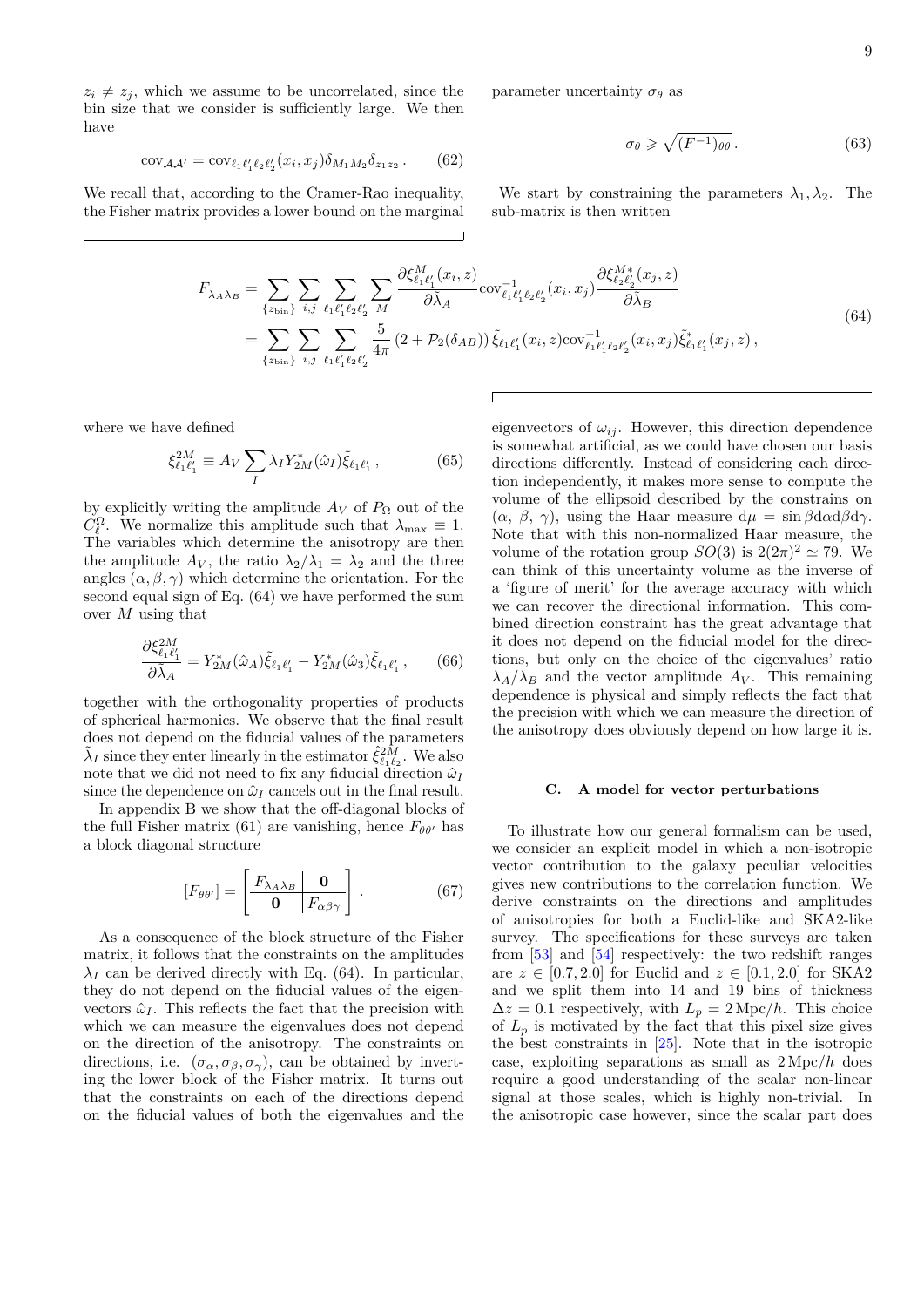

<span id="page-9-1"></span>FIG. 2. Volume of the 1*σ* (solid) and 3*σ* (dashed) ellipsoids in the  $\alpha - \beta - \gamma$  space as a function of the ratio between the  $\lambda_A$ and  $\lambda_B$ . The anisotropic amplitude is set to  $A_V = 10^{-5}$ . The constraint should be compared to the the cube root of the Haar and  $\lambda_B$ . The anis<br>volume  $\sqrt[3]{79} \sim 4$ .

not contribute to the estimators  $\hat{\xi}^{2M}_{\ell\ell'}$ , but only to the covariance, we can exploit very small separations even without a very precise modelling of the scalar behaviour at those scales. As maximum separation we choose 40 Mpc/h.

Until this point our formalism has been model independent but, clearly, to forecast the detectability of the anisotropy parameters we have to assume a shape for  $P_{\Omega}(k)$ . As an example we choose the isotropic vorticity power spectrum from N-body simulations while we note that, as we have stated before, the isotropic and anisotropic  $P_{\Omega}$  can in principle be different.

According to the numerical simulations of Ref. [\[23,](#page-14-5) [24\]](#page-14-6), the vorticity power spectrum appears to evolve as  $\mathcal{H}(z)^2 f(z)^2 D_1(z)^7$  at large scales. At small scales, the evolution has an additional scale-dependence, leading to a suppression of power at small scales at late times, see Fig. 4 of [\[23\]](#page-14-5). In the following we will ignore this smallscale dependence and assume that the power spectrum at redshift  $z$  is given by  $3$ 

$$
P_{\Omega}(k, z) = P_{\Omega}(k, z = 0) \left( \frac{\mathcal{H}(z)f(z)}{\mathcal{H}_0 f(z = 0)} \right)^2 \left( \frac{D_1(z)}{D_1(z = 0)} \right)^7.
$$

We use the vorticity power spectrum plotted in Fig. 4 of  $[23]$  to construct the following fit for  $P_{\Omega}$ ,

$$
P_{\Omega}(k, z = 0) = A_V \frac{(k/k_*)^{n_{\ell}}}{\left[1 + (k/k_*)\right]^{n_{\ell} + n_s}} \quad (\text{Mpc}/h)^3, \tag{68}
$$

where the power at large scales is given by  $n_\ell = 1.3$ , the power at small scales by  $n_s = 4.3$  and the transition scale by  $k_* = 0.7 h/Mpc$ . From Fig. 4 of [\[23\]](#page-14-5) we find that the predicted amplitude for  $P_{\Omega}$  is  $A_V = 10^{-5}$ .

In Fig. [1](#page-7-2) we use this spectrum to estimate the constraints on the eigenvalues  $\tilde{\lambda}_{1,2}$ . Note that there is no dependence on the fiducial values of the parameters  $\tilde{\lambda}_I$ since they enter linearly in the estimator  $\hat{\xi}^{2M}_{\ell_1 \ell_2}$ . Furthermore the constraints do not depend on the orientation of the eigenvectors due to the block diagonal structure of the Fisher matrix. The  $1\sigma$ -constraints on the amplitude of the eigenvalues are  $\sigma_{\lambda} \simeq 6 \times 10^{-6}$  with Euclid and even  $\sigma_{\lambda} \simeq 1 \times 10^{-7}$  with SKA2. It is also interesting to note that the constraints are better if both eigenvalues have the same sign. This is of course owing to the fact that then the norm of the third eigenvalue is larger. With the SKA and optimistic assumptions we should therefore be able to constrain an anisotropic vector signal with amplitude of 1% of the amplitude of the vorticity generated by shell-crossing in cold dark matter  $A_{V,isoV} \sim 10^{-5}$  [\[23\]](#page-14-5).

In Fig. [2](#page-9-1) we show the volume of the ellipsoid described by the constraints on  $(\alpha, \beta, \gamma)$ . As we discussed above the constraint does not depend on the fiducial directions but it depends on the fiducial values of  $\tilde{\lambda}_{1,2}$  or, equivalently, on the choice of  $A_V$  and the ratio  $\lambda_1/\lambda_2$ . In the plot we fix the *biggest* eigenvalue to  $\lambda_{\text{max}} = A_V = 10^{-5}$ . The features in the plot can be explained intuitively as follows. We first note that the constraint asymptotes to a constant for  $\lambda_1/\lambda_2 > 1$ : this is a result of two concurrent effects. On one hand, as we keep the largest eigenvalue,  $\lambda_1$ , fixed, the other,  $\lambda_2$ , becomes smaller, reducing the overall signature of the anisotropy. On the other hand, as the ratio increases, the departure from isotropy is more pronounced yielding better constraints. Note that we could have fixed the *smallest* eigenvalue equal to  $A_V$ : in this case as the ratio becomes bigger the overall signature of anisotropy increases and the two effects add up to give better constraints. Secondly the constraints are worst for  $\lambda_1/\lambda_2 = 1$  or  $-\frac{1}{2}$ . In both cases this is because we approach a degeneracy:  $\lambda_1 = \lambda_2$  or  $\lambda_1 = \lambda_3$ 

<span id="page-9-0"></span> $3$  Note that the constraints obtained in this way are conservative. because we underestimate the vorticity power spectrum at small scales for large redshift.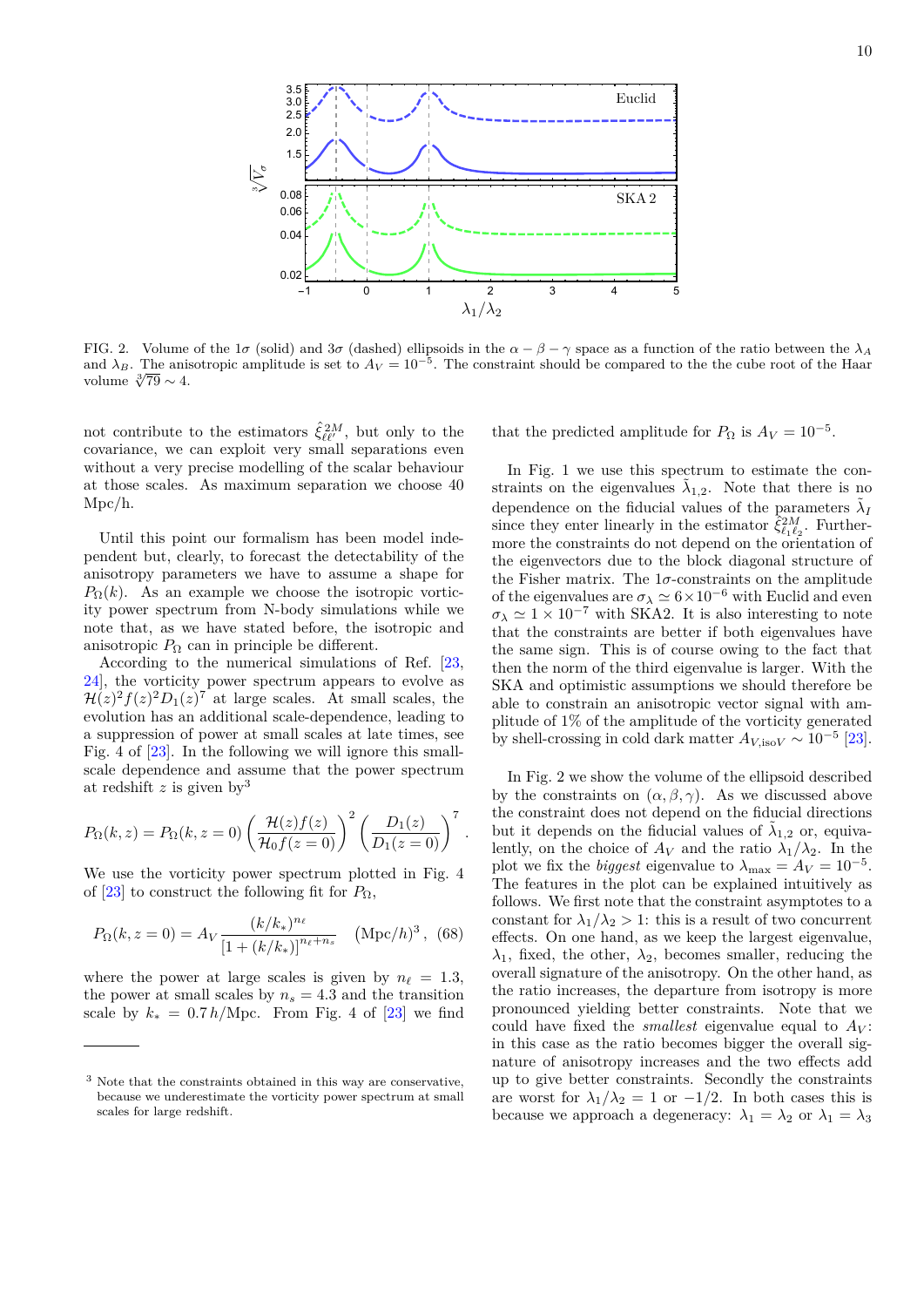respectively. Note that the constraints are slightly better in  $\lambda_1 = \lambda_2$  w.r.t. the second case as the overall amplitude is bigger in this case. The absolute values of the volume show that Euclid constrains the direction of the anisotropy only loosely, while the constraints from SKA2 are excellent, for our choice of amplitude  $A_V = 10^{-5}$ . Note that the constraint on the volume scales as  $A_V^3$ , so that decreasing  $A_V$  by an order of magnitude would degrade the bounds in Fig. [2](#page-9-1) by a factor 10.

# <span id="page-10-0"></span>**V. CONCLUSIONS**

In this paper we have discussed the effects of an anisotropic vector component in the peculiar velocity field, focusing on the redshift-space distortions induced in the galaxy correlation function. We have presented a general method to isolate the anisotropic signal through a decomposition in bipolar spherical harmonics. We provide an analytical expression for the coefficients of this expansion which does not require the adoption of a specific model. We then show how one can practically use this approach to forecast constraints on the anisotropic sector for two upcoming redshift surveys.

We derive two types of constraints, both on the total amplitude of the anisotropy and on the preferred direction (in terms of the *SO*(3) volume of its Euler angles). We can compare our results with the constraints found in [\[25\]](#page-14-7) for the isotropic case which of course has no preferred direction. Given the block-diagonal form of the Fisher matrix, we find that we are able to achieve similar constraints on the amplitude of the vector modes (since we also assume the same shape for the spectrum). Let us however note that even though the constraints are similar, the interpretation of the result in the anisotropic case is cleaner, since in this case the scalar degrees of freedom do not contribute to the estimators and therefore they do not need to be accurately modelled.

This work is meant as a study of the feasibility of detecting an anisotropic vector signal in the galaxy twopoint function and together with the analysis carried out in [\[25\]](#page-14-7), it represents a comprehensive study of the detectability of vector modes in the correlation function.

Given a model for the anisotropy, one needs to determine not only the eigenvalues and the directions of its eigenvectors, but also the corresponding vector power spectrum. Here we just assumed this to be given by the vorticity spectrum generated by non-linear structure formation. This corresponds to a model where an anisotropy only affects the direction but not the strength of the generated vorticity, which is of course not true in general. In full generality the power spectrum could be reconstructed from the data as a function of multipole and redshift, at the price of much larger error bars.

<span id="page-10-1"></span>C.B., R.D., M.K. and V.T. acknowledge funding by the Swiss National Science Foundation. G.C. acknowledges financial support from ERC Grant No: 693024 and Beecroft Trust. I.S. is supported by the European Regional Development Fund and the Czech Ministry of Education, Youth and Sports (MŠMT) (Project CoGraDS  $CZ.02.1.01/0.0/0.0/15\_003/0000437$ .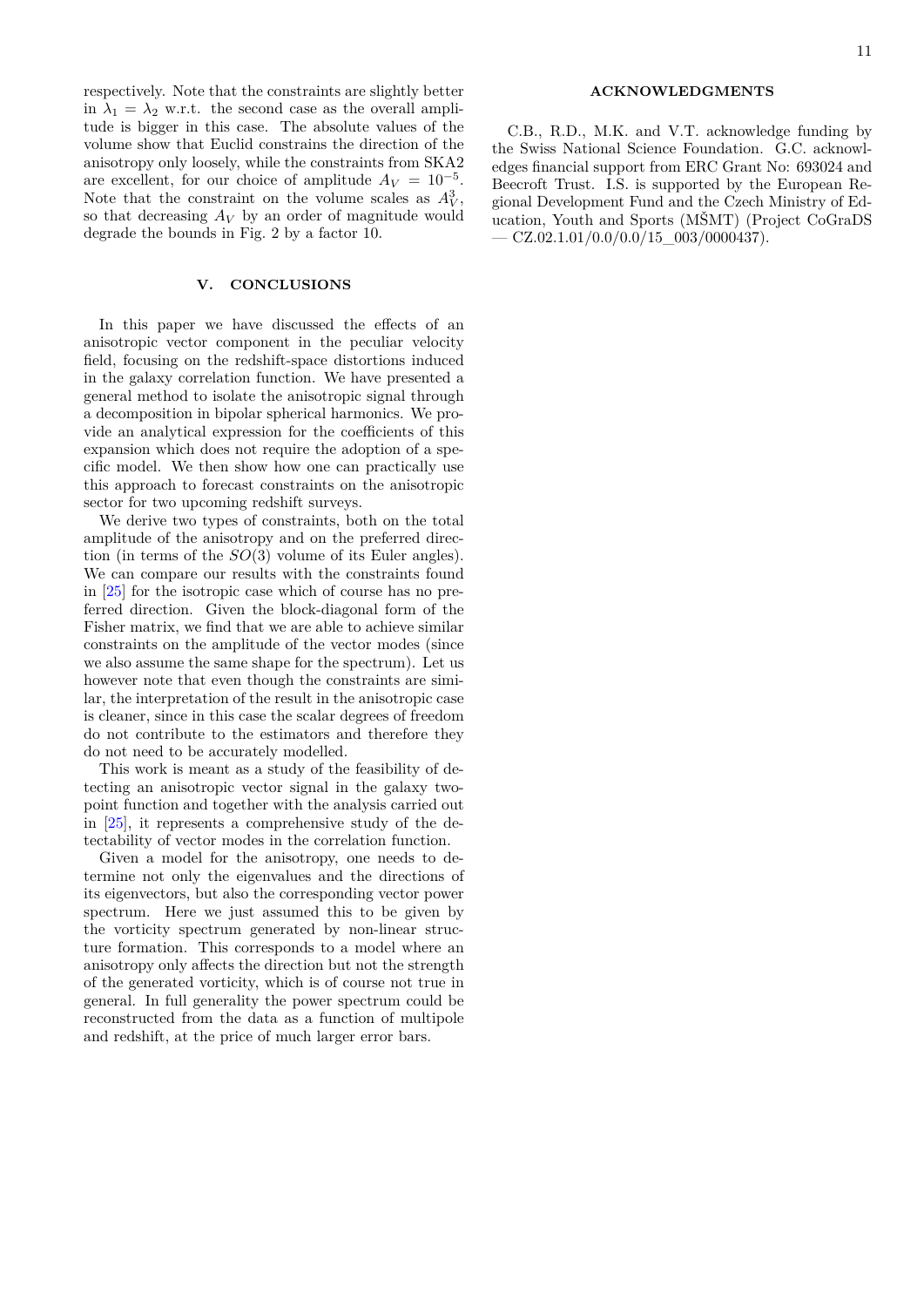# <span id="page-11-0"></span>**Appendix A: Covariance matrix**

The variance of the estimator  $\xi_{\ell\ell'}^{2M}$  is given by

$$
\operatorname{var}\left(\hat{\xi}_{\ell\ell'}^{2M}\right) = a_N^2 \sum_{ij} \sum_{km} \langle \Delta_i \Delta_j \Delta_k \Delta_m \rangle X_{\ell\ell'}^{2M}(\hat{x}_{ij}, \hat{n}_{ij}) X_{\ell\ell'}^{2M*}(\hat{x}_{km}, \hat{n}_{km}) \delta_K(x_{ij} - x) \delta_K(x_{km} - x')
$$
\n
$$
= \operatorname{var}_P + \operatorname{var}_M + \operatorname{var}_C. \tag{A1}
$$

Since  $\langle \Delta_i \Delta_j \rangle$  contains a Poisson noise contributions and a cosmic variance (CV) contribution

$$
\langle \Delta_i \Delta_j \rangle = \frac{1}{d\bar{n}} \delta_{ij} + C_{ij}^{\Delta} , \qquad (A2)
$$

where  $d\bar{n}$  is the mean number of galaxies per pixel, the three different contributions to the variance are understood respectively as the Poisson term, the mixed term and the CV term. The first terms is easily found

$$
\begin{split} \text{var}_P(x, x') &= \frac{18L_p^{10}}{V^2(x x')^2} \frac{1}{d\bar{n}^2} \sum_{ij} \sum_{km} \delta_{ik} \delta_{jm} X_{\ell\ell'}^{2M}(\hat{x}_{ij}, \hat{n}_{ij}) X_{\ell\ell'}^{2M*}(\hat{x}_{km}, \hat{n}_{km}) \delta_K(x_{ij} - x) \delta_K(x_{km} - x') \\ &= \frac{6V}{x^2 N_{\text{tot}}^2} \delta_D(x - x') \,, \end{split} \tag{A3}
$$

where we have set the factor  $(1 + (-1)^{\ell}) = 2$  as only even  $\ell$  appear in the expansion. The mixed term is

$$
\begin{split} \text{var}_{M}(x,x') &= \frac{18L_p^{10}}{V^2(x x')^2} \frac{1}{d\bar{n}} \sum_{ij} \sum_{km} \left( \delta_{ik} C_{jm}^{\Delta} + \delta_{jm} C_{ik}^{\Delta} \right) X_{\ell\ell'}^{2M}(\hat{x}_{ij}, \hat{n}_{ij}) X_{\ell\ell'}^{2M*}(\hat{x}_{km}, \hat{n}_{km}) \delta_{K}(x_{ij} - x) \delta_{K}(x_{km} - x') \\ &= \frac{18L_p^{10}}{V^2(x x')^2} \frac{2}{d\bar{n}} \sum_{ij} \sum_{m} C_{jm}^{\Delta} X_{\ell\ell'}^{2M}(\hat{x}_{ij}, \hat{n}_{ij}) X_{\ell\ell'}^{2M*}(\hat{x}_{im}, \hat{n}_{im}) \delta_{K}(x_{ij} - x) \delta_{K}(x_{im} - x') \,. \end{split}
$$

We use the flat-sky expression for  $C_{ij}^{\Delta}$ 

<span id="page-11-1"></span>
$$
C_{ij}^{\Delta}(\bar{z}) = \frac{1}{(2\pi)^3} \int d^3k \ e^{i\mathbf{k} \cdot (\mathbf{x}_j - \mathbf{x}_i)} P(k, \bar{z}) \Big( c_0 \mathcal{P}_0(\hat{n} \cdot \hat{k}) + c_2 \mathcal{P}_2(\hat{n} \cdot \hat{k}) + c_4 \mathcal{P}_4(\hat{n} \cdot \hat{k}) \Big), \tag{A4}
$$

and we perform (in the continuous limit) the following change of variables  $y_j = x_j - x_i$ ,  $y_m = x_m - x_i$  together with  $\mathbf{x}_i = \mathbf{n}$ . We obtain

<span id="page-11-2"></span>
$$
\text{var}_M(x, x') = \frac{24}{\pi N_{\text{tot}}} \int dk \, k^2 P(k, \bar{z}) j_\ell(kx) j_\ell(kx') \Big( c_0 \beta_{\ell\ell'}^0 + c_2 \beta_{\ell\ell'}^2 + c_4 \beta_{\ell\ell'}^4 \Big),\tag{A5}
$$

where we have defined the coefficients

$$
\beta_{\ell\ell'}^{\sigma} = (2\ell+1)(2\ell'+1)\begin{pmatrix} \sigma & \ell & \ell \\ 0 & 0 & 0 \end{pmatrix} \begin{pmatrix} \sigma & \ell' & \ell' \\ 0 & 0 & 0 \end{pmatrix} \begin{pmatrix} \ell' & \ell & 2 \\ \ell & \ell' & \sigma \end{pmatrix} . \tag{A6}
$$

Finally the CV term is given by

$$
\text{var}_C(x, x') = \frac{18L_p^{10}}{V^2 (xx')^2} \sum_{ij} \sum_{km} C_{jm}^{\Delta} C_{ik}^{\Delta} X_{\ell\ell'}^{2M}(\hat{x}_{ij}, \hat{n}_{ij}) X_{\ell\ell'}^{2M*}(\hat{x}_{km}, \hat{n}_{km}) \delta_K(x_{ij} - x) \delta_K(x_{km} - x'), \tag{A7}
$$

we can perform a similar change of variable as above  $y_j = x_j - x_i$ ,  $y_m = x_m - x_k$  so that, after substituting Eq. [\(A4\)](#page-11-1) twice, the two exponentials are written

$$
e^{i\mathbf{k}\cdot(\mathbf{x}_m-\mathbf{x}_j)}e^{i\mathbf{k}'\cdot(\mathbf{x}_k-\mathbf{x}_i)} \to e^{i\mathbf{k}\cdot(\mathbf{y}_m-\mathbf{y}_j)}e^{i(\mathbf{k}+\mathbf{k}')\cdot(\mathbf{x}_k-\mathbf{x}_i)},\tag{A8}
$$

and the integral over  $\mathbf{x}_k$  enforces  $\mathbf{k} = -\mathbf{k}'$ . The angular integrals are performed with the properties of BiPoSH as before and we obtain

<span id="page-11-3"></span>
$$
\text{var}_C(x, x') = \frac{12}{\pi V} \int dk \, k^2 P^2(k, \bar{z}) j_\ell(kx) j_\ell(kx') \sum_{\sigma} \tilde{c}_{\sigma} \beta^{\sigma}_{\ell \ell'}, \tag{A9}
$$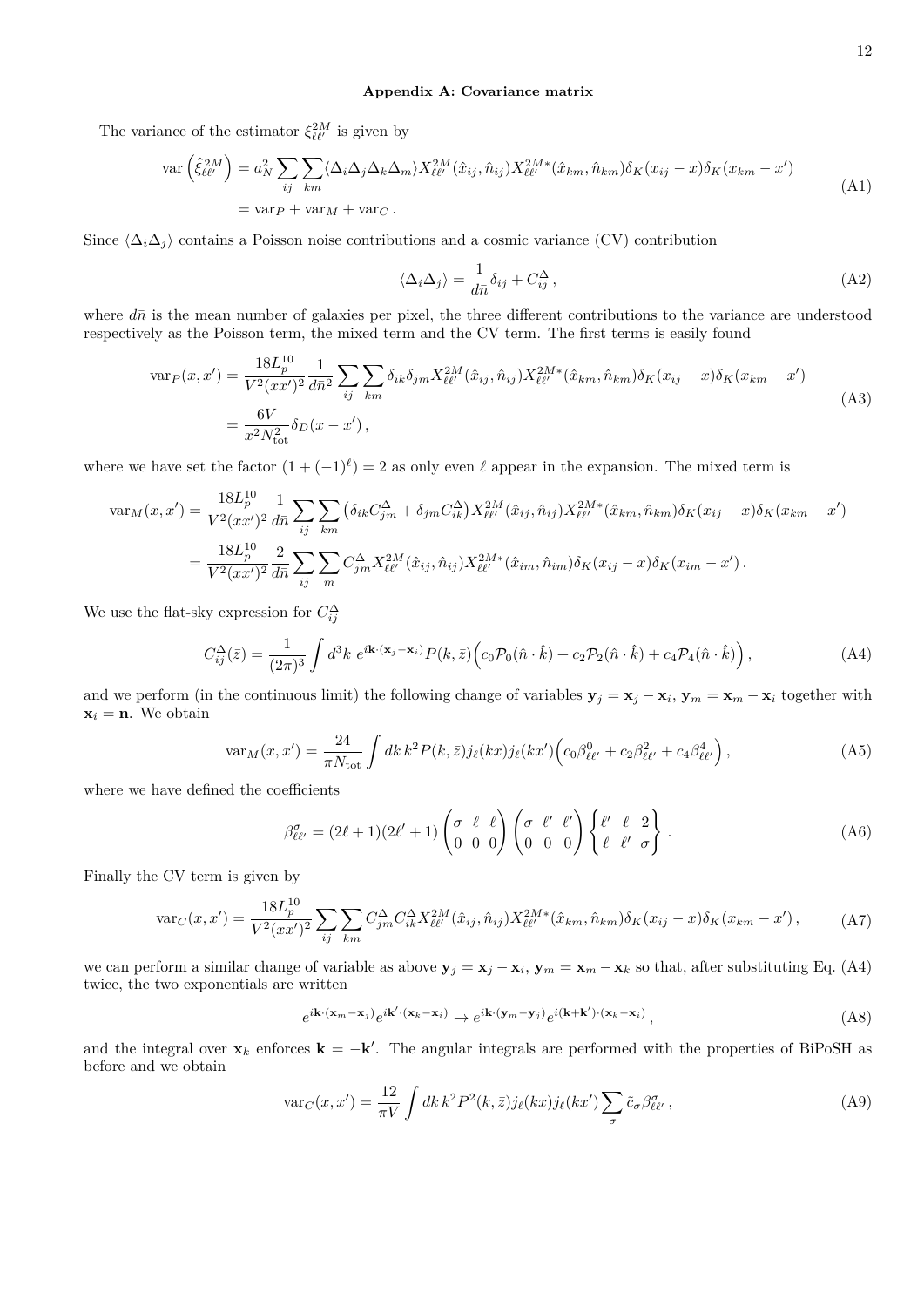where

$$
\tilde{c}_0 = c_0^2 + \frac{c_2^2}{5} + \frac{c_4^2}{9},\tag{A10}
$$

$$
\tilde{c}_2 = \frac{2}{7}c_2(7c_0 + c_2) + \frac{4}{7}c_2c_4 + \frac{100}{693}c_4^2,
$$
\n(A11)

$$
\tilde{c}_4 = \frac{18}{35}c_2^2 + 2c_0c_4 + \frac{40}{77}c_2c_4 + \frac{162}{1001}c_4^2,
$$
\n(A12)

$$
\tilde{c}_6 = \frac{10}{99}c_4(9c_2 + 2c_4),\tag{A13}
$$

$$
\tilde{c}_8 = \frac{490}{1287} c_4^2 \,. \tag{A14}
$$

The computation for the off-diagonal covariance matrix, defined in Eq. [\(58\)](#page-7-3), follows the same steps with the exception that Poisson noise does not contribute for off-diagonal components as it is proportional to  $\delta_{\ell_1 \ell_2} \delta_{\ell'_1 \ell'_2} \delta_{M_1 M_2}$ . Furthermore the mixed and Cosmic contributions are proportional to  $\delta_{M_1M_2}$  and the general case is obtained from Eqs. [\(A5\)](#page-11-2) and [\(A9\)](#page-11-3) by substituting the product of spherical Bessel functions inside the integral with  $j_{\ell_1}(x)j_{\ell_2}(x')$  and redefining the *β* coefficients as

$$
\beta_{\ell_1\ell'_1\ell_2\ell'_2}^{\sigma} = i^{\ell_2-\ell_1} \sqrt{(2\ell_1+1)(2\ell'_1+1)(2\ell_2+1)(2\ell'_2+1)} \begin{pmatrix} \sigma & \ell_1 & \ell_2 \\ 0 & 0 & 0 \end{pmatrix} \begin{pmatrix} \sigma & \ell'_1 & \ell'_2 \\ 0 & 0 & 0 \end{pmatrix} \begin{pmatrix} \ell'_1 & \ell_1 & 2 \\ \ell_2 & \ell'_2 & \sigma \end{pmatrix} . \tag{A15}
$$

### <span id="page-12-1"></span><span id="page-12-0"></span>**Appendix B: Fisher matrix**

In this appendix we sketch a proof of why the off-diagonal blocks of the Fisher matrix [\(67\)](#page-8-2) vanish, i.e.  $F_{\lambda_A, \alpha_i} = 0$ . We have

$$
F_{\lambda_A,\alpha_i} = \sum_{\{z_{\text{bin}}\}} \sum_{i,j} \sum_{\ell_1 \ell'_1 \ell_2 \ell'_2} \sum_M \frac{\partial \xi_{\ell_1 \ell'_1}^M(x_i, z)}{\partial \lambda_A} \text{cov}_{\ell_1 \ell'_1 \ell_2 \ell'_2}^{-1}(x_i, x_j) \frac{\partial \xi_{\ell_2 \ell'_2}^{M*}(x_j, z)}{\partial \alpha_i}
$$
\n
$$
= \sum_M \left(Y_{2M}^*(\hat{\omega}_A) - Y_{2M}^*(\hat{\omega}_3)\right) \frac{\partial}{\partial \alpha_i} \left(\sum_I \lambda_I Y_{2M}(\hat{\omega}_I)\right) \sum_{\{z_{\text{bin}}\}} \sum_{i,j} \sum_{\ell_1 \ell'_1 \ell_2 \ell'_2} \tilde{\xi}_{\ell_1 \ell'_1}^M(x_i, z) \text{cov}_{\ell_1 \ell'_1 \ell_2 \ell'_2}^{-1}(x_i, x_j) \tilde{\xi}_{\ell_1 \ell'_1}^{M*}(x_j, z),
$$
\n(B1)

with

$$
\frac{\partial}{\partial \alpha_i} \left( \sum_I \lambda_I Y_{2M}(\hat{\omega}_I) \right) = \sum_I \lambda_I \left( \frac{\partial \theta_I}{\partial \alpha_i} \frac{\partial}{\partial \theta_I} + \frac{\partial \phi_I}{\partial \alpha_i} \frac{\partial}{\partial \phi_I} \right) Y_{2M}(\theta_I, \phi_I), \tag{B2}
$$

and  $(\theta_I, \phi_I)$  are the polar angles defining the directions of  $\hat{\omega}_I$ . We recall that

$$
\partial_{\theta} Y_{2M}(\theta,\phi) = -\frac{(\partial + \partial^*)}{2} Y_{2M}(\theta,\phi) = -\frac{\sqrt{6}}{2} \left( \frac{1}{2} Y_{2M}(\theta,\phi) - \frac{1}{2} Y_{2M}(\theta,\phi) \right),
$$
  

$$
\partial_{\phi} Y_{2M}(\theta,\phi) = i \sin \theta \frac{(\partial - \partial^*)}{2} Y_{2M}(\theta,\phi) = i \sin \theta \frac{\sqrt{6}}{2} \left( \frac{1}{2} Y_{2M}(\theta,\phi) + \frac{1}{2} Y_{2M}(\theta,\phi) \right),
$$
 (B3)

For definiteness, let us consider the case  $\lambda_A = \lambda_1$  and  $\alpha_i = \alpha$  in Eq. [\(B1\)](#page-12-1). One has

<span id="page-12-2"></span>
$$
F_{\lambda_1,\alpha} = i\frac{\sqrt{6}}{2} \sum_M \left(Y_{2M}^*(\hat{\omega}_1) - Y_{2M}^*(\hat{\omega}_3)\right) \sum_I \lambda_I \sin\theta_I \left(\frac{1}{Y_{2M}}(\hat{\omega}_I) + \frac{1}{Y_{2M}}(\hat{\omega}_I)\right) [\dots],
$$
\n(B4)

where the [...] represents the part of the Fisher matrix [\(B1\)](#page-12-1) which does not depend on  $\hat{\omega}_I$ . We recall

$$
\sqrt{\frac{4\pi}{2\ell+1}} \sum_{m'} m'_{\ell m'}(\theta_1, \phi_1) \, s Y_{\ell m'}^*(\theta_2, \phi_2) = \, s Y_{\ell-m}^*(\beta, \alpha) e^{i s \gamma} \,, \tag{B5}
$$

where here  $(\alpha, \beta, \gamma)$  are the Euler angles of the rotation rotating the direction  $(\theta_2, \phi_2)$  in  $(\theta_1, \phi_1)$  and not the angles defined in Eq. [\(59\)](#page-7-4). In Eq. [\(B4\)](#page-12-2) the products is between two harmonics evaluated either at the same directions or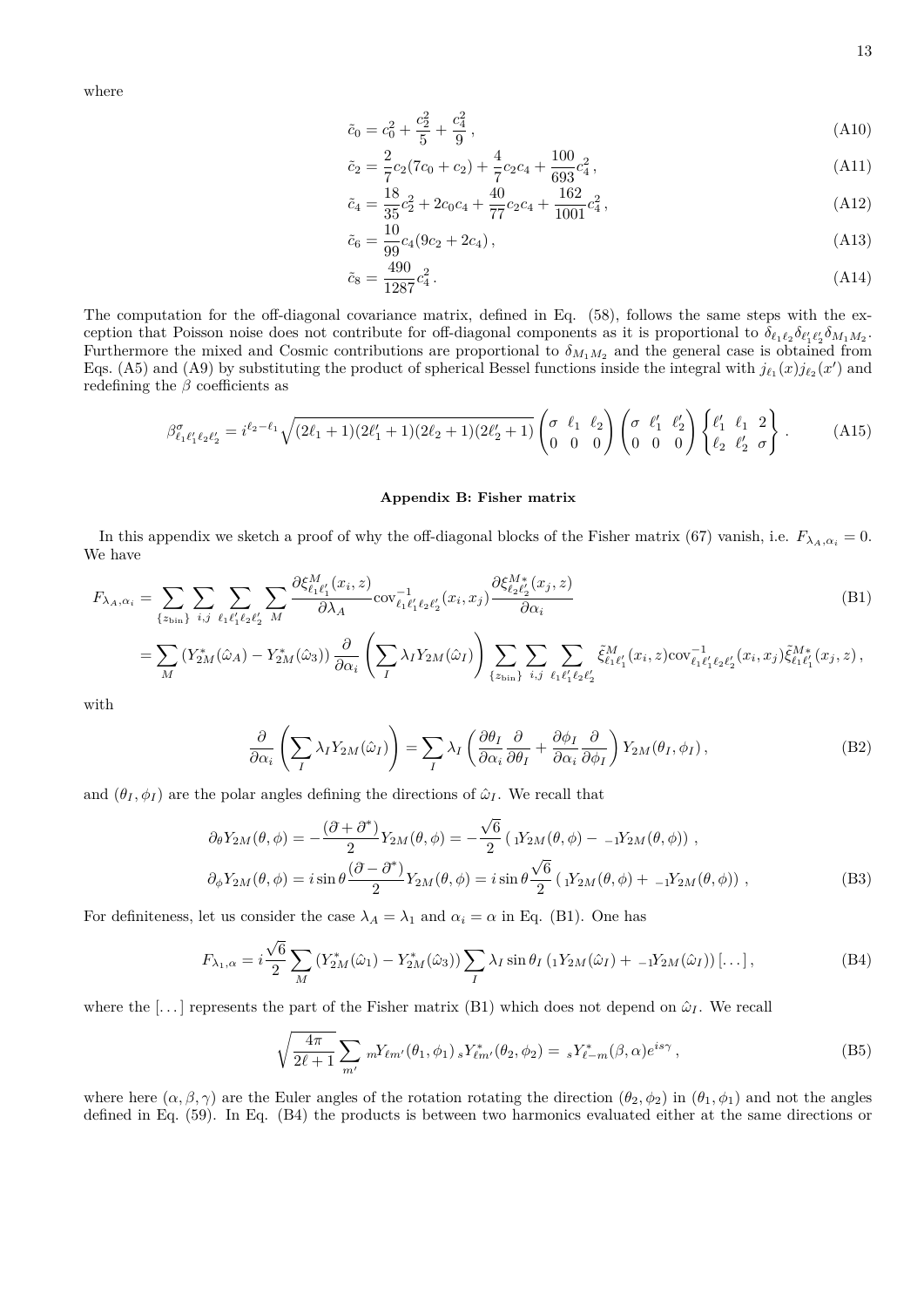at orthogonal directions. In our case we have  $\ell = 2$ ,  $s = 0$  and  $m = 1$ . Furthermore  $(\beta, \alpha, \gamma)$  denotes a rotation by either 0 or  $\pi/2$  since either  $\hat{\omega}_1 = \hat{\omega}_2$  or they enclose and angle of  $\pi/2$ . In other words,  $R(\beta, \alpha, \gamma)e_3 = \pm e_I$  where  $I \in \{1,2,3\}$  and  $Y_{\ell m}(\beta,\alpha) = Y_{\ell m}(R^{-1}(\beta,\alpha,\gamma)e_3) = Y_{\ell m}(\pm e_1)$ , see [\[55\]](#page-15-4). The Euler angle  $\gamma$  is irrelevant here since a rotation around  $e_z$  leaves  $e_z$  invariant. But for the cartesian axes  $e_I$ ,  $\vartheta$  is either 0 or  $\pi/2$  and  $Y_{21}(\vartheta,\varphi) \propto \sin \vartheta \cos \vartheta$ vanishes. This completes the proof that the off-diagonal boxes in the Fisher matrix vanish.

# <span id="page-13-0"></span>**Appendix C:**  $\xi_{\ell\ell'}^{2M}$

The explicit expressions for the real-space version of Eqs.  $(43)-(45)$  $(43)-(45)$  $(43)-(45)$  are given by

<span id="page-13-14"></span>
$$
\xi_{\ell\ell'}^{2M(a)} = -\frac{16\pi^{3/2}}{45} C_{\ell}^{\Omega}(z, x) \sum_{I} \lambda_{I} Y_{2M}^{*}(\hat{\omega}_{I}) \left( \delta_{\ell,0} \delta_{\ell',2} + 2\sqrt{\frac{2\ell'+1}{5}} \begin{pmatrix} 2 & 2 & \ell' \\ 0 & 0 & 0 \end{pmatrix} \delta_{\ell,2} \right), \tag{C1}
$$

$$
\xi_{\ell\ell'}^{2M(b)} = -\frac{16\pi^{3/2}}{5} C_{\ell}^{\Omega}(z, x) \sqrt{(2\ell+1)(2\ell'+1)} \sqrt{\frac{2}{15}} \sum_{I} \lambda_{I} Y_{2M}^{*}(\hat{\omega}_{I})
$$
  
 
$$
\times \left[ 2 \begin{pmatrix} 3 & 1 & \ell \\ 0 & 0 & 0 \end{pmatrix} \begin{pmatrix} 3 & 1 & \ell' \\ 0 & 0 & 0 \end{pmatrix} \begin{pmatrix} 1 & 2 & 1 \\ \ell & 3 & \ell' \end{pmatrix} + 3 \begin{pmatrix} 1 & 1 & \ell \\ 0 & 0 & 0 \end{pmatrix} \begin{pmatrix} 1 & 1 & \ell' \\ 0 & 0 & 0 \end{pmatrix} \begin{pmatrix} 1 & 2 & 1 \\ \ell & 1 & \ell' \end{pmatrix} \right],
$$
 (C2)

<span id="page-13-15"></span><span id="page-13-1"></span>
$$
\xi_{\ell\ell'}^{2M(c)} = -\frac{16\pi^{3/2}}{15} C_{\ell}^{\Omega}(z, x) \sum_{I} \lambda_{I} Y_{2M}^{*}(\hat{\omega}_{I}) \left[ \frac{1}{5} \delta_{\ell,2} \delta_{\ell',0} + \frac{8}{105} \sqrt{2\ell+1} \begin{pmatrix} 4 & 2 & \ell \\ 0 & 0 & 0 \end{pmatrix} \delta_{\ell',4} + \frac{4}{7\sqrt{5}} \sqrt{2\ell+1} \begin{pmatrix} 2 & 2 & \ell \\ 0 & 0 & 0 \end{pmatrix} \delta_{\ell',2} \right].
$$
\n(C3)

- <span id="page-13-2"></span>[1] R. Durrer, M. Kunz, and A. Melchiorri, "Cosmic structure formation with topological defects," [Phys.](http://dx.doi.org/10.1016/S0370-1573(02)00014-5) Rept. **364** [\(2002\) 1–81,](http://dx.doi.org/10.1016/S0370-1573(02)00014-5) [arXiv:astro-ph/0110348](http://arxiv.org/abs/astro-ph/0110348) [\[astro-ph\]](http://arxiv.org/abs/astro-ph/0110348).
- [2] D. Daverio, M. Hindmarsh, M. Kunz, J. Lizarraga, and J. Urrestilla, "Energy-momentum correlations for Abelian Higgs cosmic strings," Phys. Rev. **D93** [no. 8,](http://dx.doi.org/10.1103/PhysRevD.95.049903, 10.1103/PhysRevD.93.085014) [\(2016\) 085014,](http://dx.doi.org/10.1103/PhysRevD.95.049903, 10.1103/PhysRevD.93.085014) [arXiv:1510.05006 \[astro-ph.CO\]](http://arxiv.org/abs/1510.05006). [Erratum: Phys. Rev.D95,no.4,049903(2017)].
- <span id="page-13-3"></span>[3] J. Lizarraga, J. Urrestilla, D. Daverio, M. Hindmarsh, and M. Kunz, "New CMB constraints for Abelian Higgs cosmic strings," JCAP **1610** [no. 10, \(2016\) 042,](http://dx.doi.org/10.1088/1475-7516/2016/10/042) [arXiv:1609.03386 \[astro-ph.CO\]](http://arxiv.org/abs/1609.03386).
- <span id="page-13-4"></span>[4] R. Durrer, T. Kahniashvili, and A. Yates, "Microwave background anisotropies from Alfven waves," [Phys.](http://dx.doi.org/10.1103/PhysRevD.58.123004) Rev. **D58** [\(1998\) 123004,](http://dx.doi.org/10.1103/PhysRevD.58.123004) [arXiv:astro-ph/9807089](http://arxiv.org/abs/astro-ph/9807089) [\[astro-ph\]](http://arxiv.org/abs/astro-ph/9807089).
- <span id="page-13-5"></span>[5] L. H. Ford, "INFLATION DRIVEN BY A VECTOR FIELD," Phys. Rev. **D40** [\(1989\) 967.](http://dx.doi.org/10.1103/PhysRevD.40.967)
- <span id="page-13-6"></span>[6] A. Golovnev, V. Mukhanov, and V. Vanchurin, "Vector Inflation," JCAP **0806** [\(2008\) 009,](http://dx.doi.org/10.1088/1475-7516/2008/06/009) [arXiv:0802.2068](http://arxiv.org/abs/0802.2068) [\[astro-ph\]](http://arxiv.org/abs/0802.2068).
- <span id="page-13-7"></span>[7] T. Jacobson and D. Mattingly, "Gravity with a dynamical preferred frame," Phys. Rev. **D64** [\(2001\)](http://dx.doi.org/10.1103/PhysRevD.64.024028) [024028,](http://dx.doi.org/10.1103/PhysRevD.64.024028) [arXiv:gr-qc/0007031 \[gr-qc\]](http://arxiv.org/abs/gr-qc/0007031).
- [8] T. G. Zlosnik, P. G. Ferreira, and G. D. Starkman, "Modifying gravity with the Aether: An alternative to

Dark Matter," Phys. Rev. **D75** [\(2007\) 044017,](http://dx.doi.org/10.1103/PhysRevD.75.044017) [arXiv:astro-ph/0607411 \[astro-ph\]](http://arxiv.org/abs/astro-ph/0607411).

- [9] L. Heisenberg, "Generalization of the Proca Action," JCAP **1405** [\(2014\) 015,](http://dx.doi.org/10.1088/1475-7516/2014/05/015) [arXiv:1402.7026 \[hep-th\]](http://arxiv.org/abs/1402.7026).
- <span id="page-13-8"></span>[10] G. Tasinato, "Cosmic Acceleration from Abelian Symmetry Breaking," JHEP **04** [\(2014\) 067,](http://dx.doi.org/10.1007/JHEP04(2014)067) [arXiv:1402.6450 \[hep-th\]](http://arxiv.org/abs/1402.6450).
- <span id="page-13-9"></span>[11] E. A. Lim, "Can we see Lorentz-violating vector fields in the CMB?," Phys.Rev. **D71** [\(2005\) 063504,](http://dx.doi.org/10.1103/PhysRevD.71.063504) [arXiv:astro-ph/0407437 \[astro-ph\]](http://arxiv.org/abs/astro-ph/0407437).
- <span id="page-13-10"></span>[12] M. Nakashima and T. Kobayashi, "The Music of the Aetherwave - B-mode Polarization in Einstein-Aether Theory," Phys. Rev. **D84** [\(2011\) 084051,](http://dx.doi.org/10.1103/PhysRevD.84.084051) [arXiv:1103.2197 \[astro-ph.CO\]](http://arxiv.org/abs/1103.2197).
- <span id="page-13-11"></span>[13] D. Saadeh, S. M. Feeney, A. Pontzen, H. V. Peiris, and J. D. McEwen, "A framework for testing isotropy with the cosmic microwave background," [Mon.](http://dx.doi.org/10.1093/mnras/stw1731) Not. Roy. Astron. Soc. **462** [no. 2, \(2016\) 1802–1811,](http://dx.doi.org/10.1093/mnras/stw1731) [arXiv:1604.01024 \[astro-ph.CO\]](http://arxiv.org/abs/1604.01024).
- <span id="page-13-12"></span>[14] L. Ackerman, S. M. Carroll, and M. B. Wise, "Imprints of a Primordial Preferred Direction on the Microwave Background," Phys. Rev. **D75** [\(2007\) 083502,](http://dx.doi.org/10.1103/PhysRevD.75.083502, 10.1103/PhysRevD.80.069901) [arXiv:astro-ph/0701357 \[astro-ph\]](http://arxiv.org/abs/astro-ph/0701357). [Erratum: Phys. Rev.D80,069901(2009)].
- <span id="page-13-13"></span>[15] N. Bartolo, A. Kehagias, M. Liguori, A. Riotto, M. Shiraishi, and V. Tansella, "Detecting higher spin fields through statistical anisotropy in the CMB and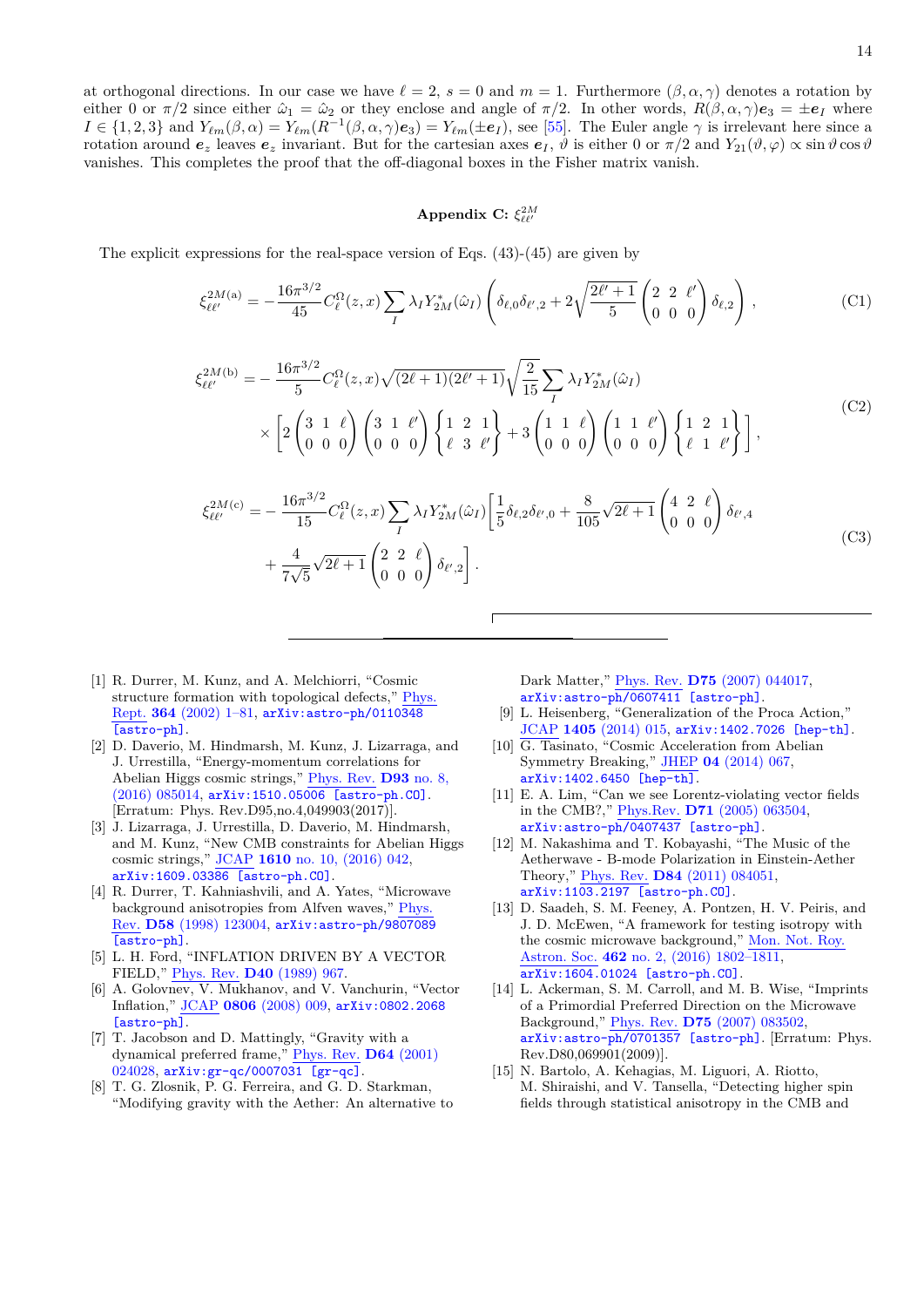galaxy power spectra," Phys. Rev. **D97** [no. 2, \(2018\)](http://dx.doi.org/10.1103/PhysRevD.97.023503) [023503,](http://dx.doi.org/10.1103/PhysRevD.97.023503) [arXiv:1709.05695 \[astro-ph.CO\]](http://arxiv.org/abs/1709.05695).

- <span id="page-14-0"></span>[16] **Planck** Collaboration, P. A. R. Ade et al., "Planck 2015 results. XVI. Isotropy and statistics of the CMB," Astron. Astrophys. **594** [\(2016\) A16,](http://dx.doi.org/10.1051/0004-6361/201526681) [arXiv:1506.07135](http://arxiv.org/abs/1506.07135) [\[astro-ph.CO\]](http://arxiv.org/abs/1506.07135).
- <span id="page-14-1"></span>[17] A. R. Pullen and C. M. Hirata, "Non-detection of a statistically anisotropic power spectrum in large-scale structure," JCAP **5** [\(May, 2010\) 027,](http://dx.doi.org/10.1088/1475-7516/2010/05/027) [arXiv:1003.0673](http://arxiv.org/abs/1003.0673) [\[astro-ph.CO\]](http://arxiv.org/abs/1003.0673).
- [18] D. Jeong and M. Kamionkowski, "Clustering Fossils from the Early Universe," Phys. Rev. Lett. **108** [\(2012\)](http://dx.doi.org/10.1103/PhysRevLett.108.251301) [251301,](http://dx.doi.org/10.1103/PhysRevLett.108.251301) [arXiv:1203.0302 \[astro-ph.CO\]](http://arxiv.org/abs/1203.0302).
- <span id="page-14-20"></span>[19] M. Shiraishi, N. S. Sugiyama, and T. Okumura, "Polypolar spherical harmonic decomposition of galaxy correlators in redshift space: Toward testing cosmic rotational symmetry," Phys. Rev. **D95** [no. 6, \(2017\)](http://dx.doi.org/10.1103/PhysRevD.95.063508) [063508,](http://dx.doi.org/10.1103/PhysRevD.95.063508) [arXiv:1612.02645 \[astro-ph.CO\]](http://arxiv.org/abs/1612.02645).
- <span id="page-14-2"></span>[20] N. S. Sugiyama, M. Shiraishi, and T. Okumura, "Limits on statistical anisotropy from BOSS DR12 galaxies using bipolar spherical harmonics," [arXiv:1704.02868](http://arxiv.org/abs/1704.02868) [\[astro-ph.CO\]](http://arxiv.org/abs/1704.02868).
- <span id="page-14-3"></span>[21] J. Adamek, D. Daverio, R. Durrer, and M. Kunz, "General relativity and cosmic structure formation," Nature Phys. **12** [\(2016\) 346–349,](http://dx.doi.org/10.1038/nphys3673) [arXiv:1509.01699](http://arxiv.org/abs/1509.01699) [\[astro-ph.CO\]](http://arxiv.org/abs/1509.01699).
- <span id="page-14-4"></span>[22] J. Adamek, D. Daverio, R. Durrer, and M. Kunz, "gevolution: a cosmological N-body code based on General Relativity," JCAP **1607** [no. 07, \(2016\) 053,](http://dx.doi.org/10.1088/1475-7516/2016/07/053) [arXiv:1604.06065 \[astro-ph.CO\]](http://arxiv.org/abs/1604.06065).
- <span id="page-14-5"></span>[23] S. Pueblas and R. Scoccimarro, "Generation of Vorticity and Velocity Dispersion by Orbit Crossing," [Phys.](http://dx.doi.org/10.1103/PhysRevD.80.043504) Rev. **D80** [\(2009\) 043504,](http://dx.doi.org/10.1103/PhysRevD.80.043504) [arXiv:0809.4606 \[astro-ph\]](http://arxiv.org/abs/0809.4606).
- <span id="page-14-6"></span>[24] G. Jelic-Cizmek, F. Lepori, J. Adamek, and R. Durrer, "The Generation of Vorticity in Cosmological Large Scale Structure," [arXiv:1806.05146 \[astro-ph.CO\]](http://arxiv.org/abs/1806.05146).
- <span id="page-14-7"></span>[25] C. Bonvin, R. Durrer, N. Khosravi, M. Kunz, and I. Sawicki, "Redshift-space distortions from vector perturbations," JCAP **1802** [no. 02, \(2018\) 028,](http://dx.doi.org/10.1088/1475-7516/2018/02/028) [arXiv:1712.00052 \[astro-ph.CO\]](http://arxiv.org/abs/1712.00052).
- <span id="page-14-8"></span>[26] R. Durrer, The Cosmic Microwave Background. Cambridge University Press, 2008.
- <span id="page-14-9"></span>[27] T. H.-C. Lu, K. Ananda, C. Clarkson, and R. Maartens, "The cosmological background of vector modes," [JCAP](http://dx.doi.org/10.1088/1475-7516/2009/02/023) **0902** [\(2009\) 023,](http://dx.doi.org/10.1088/1475-7516/2009/02/023) [arXiv:0812.1349 \[astro-ph\]](http://arxiv.org/abs/0812.1349).
- <span id="page-14-10"></span>[28] G. Cusin, V. Tansella, and R. Durrer, "Vorticity generation in the Universe: A perturbative approach," Phys. Rev. **D95** [no. 6, \(2017\) 063527,](http://dx.doi.org/10.1103/PhysRevD.95.063527) [arXiv:1612.00783 \[astro-ph.CO\]](http://arxiv.org/abs/1612.00783).
- <span id="page-14-11"></span>[29] N. Kaiser, "Clustering in real space and in redshift space," Mon. Not. Roy. Astron. Soc. **227** (1987) 1–27.
- <span id="page-14-12"></span>[30] D. Jeong and F. Schmidt, "Large-Scale Structure Observables in General Relativity," Class. [Quant.](http://dx.doi.org/10.1088/0264-9381/32/4/044001) Grav. **32** [no. 4, \(2015\) 044001,](http://dx.doi.org/10.1088/0264-9381/32/4/044001) [arXiv:1407.7979](http://arxiv.org/abs/1407.7979) [\[astro-ph.CO\]](http://arxiv.org/abs/1407.7979).
- <span id="page-14-13"></span>[31] R. Durrer and V. Tansella, "Vector perturbations of galaxy number counts," JCAP **1607** [no. 07, \(2016\) 037,](http://dx.doi.org/10.1088/1475-7516/2016/07/037) [arXiv:1605.05974 \[astro-ph.CO\]](http://arxiv.org/abs/1605.05974).
- <span id="page-14-14"></span>[32] J. Yoo, A. L. Fitzpatrick, and M. Zaldarriaga, "A New Perspective on Galaxy Clustering as a Cosmological Probe: General Relativistic Effects," [Phys.](http://dx.doi.org/10.1103/PhysRevD.80.083514) Rev. **D80** [\(2009\) 083514,](http://dx.doi.org/10.1103/PhysRevD.80.083514) [arXiv:0907.0707 \[astro-ph.CO\]](http://arxiv.org/abs/0907.0707).
- [33] C. Bonvin and R. Durrer, "What galaxy surveys really measure," Phys.Rev. **D84** [\(2011\) 063505,](http://dx.doi.org/10.1103/PhysRevD.84.063505)

[arXiv:1105.5280 \[astro-ph.CO\]](http://arxiv.org/abs/1105.5280).

- [34] A. Challinor and A. Lewis, "The linear power spectrum of observed source number counts," [Phys.](http://dx.doi.org/10.1103/PhysRevD.84.043516) Rev. **D84** [\(2011\) 043516,](http://dx.doi.org/10.1103/PhysRevD.84.043516) [arXiv:1105.5292 \[astro-ph.CO\]](http://arxiv.org/abs/1105.5292).
- [35] T. Baldauf, U. Seljak, L. Senatore, and M. Zaldarriaga, "Galaxy Bias and non-Linear Structure Formation in General Relativity," JCAP **1110** [\(2011\) 031,](http://dx.doi.org/10.1088/1475-7516/2011/10/031) [arXiv:1106.5507 \[astro-ph.CO\]](http://arxiv.org/abs/1106.5507).
- <span id="page-14-15"></span>[36] D. Jeong, F. Schmidt, and C. M. Hirata, "Large-scale clustering of galaxies in general relativity," [Phys.](http://dx.doi.org/10.1103/PhysRevD.85.023504) Rev. **D85** [\(2012\) 023504,](http://dx.doi.org/10.1103/PhysRevD.85.023504) [arXiv:1107.5427 \[astro-ph.CO\]](http://arxiv.org/abs/1107.5427).
- <span id="page-14-16"></span>[37] V. Tansella, C. Bonvin, R. Durrer, B. Ghosh, and E. Sellentin, "The full-sky relativistic correlation function and power spectrum of galaxy number counts. Part I: theoretical aspects," JCAP **1803** [no. 03, \(2018\)](http://dx.doi.org/10.1088/1475-7516/2018/03/019) [019,](http://dx.doi.org/10.1088/1475-7516/2018/03/019) [arXiv:1708.00492 \[astro-ph.CO\]](http://arxiv.org/abs/1708.00492).
- <span id="page-14-17"></span>[38] D. Varshalovich, D. Varshalovich, A. Moskalev, V. Khersonskiı̆, and W. S. (Singapur), Quantum Theory of Angular Momentum: Irreducible Tensors, Spherical Harmonics, Vector Coupling Coefficients, 3nj Symbols. World Scientific Pub., 1988.
- <span id="page-14-18"></span>[39] A. Hajian and T. Souradeep, "Measuring statistical isotropy of the CMB anisotropy," [Astrophys.](http://dx.doi.org/10.1086/379757) J. **597** [\(2003\) L5–L8,](http://dx.doi.org/10.1086/379757) [arXiv:astro-ph/0308001 \[astro-ph\]](http://arxiv.org/abs/astro-ph/0308001).
- [40] A. Hajian and T. Souradeep, "The Cosmic microwave background bipolar power spectrum: Basic formalism and applications," [arXiv:astro-ph/0501001](http://arxiv.org/abs/astro-ph/0501001) [\[astro-ph\]](http://arxiv.org/abs/astro-ph/0501001).
- [41] S. Basak, A. Hajian, and T. Souradeep, "Statistical isotropy of cmb polarization maps," [Phys.](http://dx.doi.org/10.1103/PhysRevD.74.021301) Rev. **D74** [\(2006\) 021301,](http://dx.doi.org/10.1103/PhysRevD.74.021301) [arXiv:astro-ph/0603406 \[astro-ph\]](http://arxiv.org/abs/astro-ph/0603406).
- [42] A. R. Pullen and M. Kamionkowski, "Cosmic Microwave Background Statistics for a Direction-Dependent Primordial Power Spectrum," Phys. Rev. **D76** [\(2007\)](http://dx.doi.org/10.1103/PhysRevD.76.103529) [103529,](http://dx.doi.org/10.1103/PhysRevD.76.103529) [arXiv:0709.1144 \[astro-ph\]](http://arxiv.org/abs/0709.1144).
- [43] G. Cusin, C. Pitrou, and J.-P. Uzan, "Are we living near the center of a local void?," JCAP **1703** [no. 03,](http://dx.doi.org/10.1088/1475-7516/2017/03/038) [\(2017\) 038,](http://dx.doi.org/10.1088/1475-7516/2017/03/038) [arXiv:1609.02061 \[astro-ph.CO\]](http://arxiv.org/abs/1609.02061).
- <span id="page-14-19"></span>[44] L. G. Book, M. Kamionkowski, and T. Souradeep. "Odd-parity bipolar spherical harmonics," Phys. Rev. D **85** [no. 2, \(Jan., 2012\) 023010,](http://dx.doi.org/10.1103/PhysRevD.85.023010) [arXiv:1109.2910 \[astro-ph.CO\]](http://arxiv.org/abs/1109.2910).
- <span id="page-14-21"></span>[45] A. F. Heavens and A. N. Taylor, "A Spherical Harmonic Analysis of Redshift Space," Mon. Not. Roy. [Astron.](http://dx.doi.org/10.1093/mnras/275.2.483) Soc. **275** [\(1995\) 483–497,](http://dx.doi.org/10.1093/mnras/275.2.483) [arXiv:astro-ph/9409027](http://arxiv.org/abs/astro-ph/9409027) [\[astro-ph\]](http://arxiv.org/abs/astro-ph/9409027).
- [46] A. J. S. Hamilton and M. Culhane, "Spherical redshift distortions," Mon. Not. Roy. [Astron.](http://dx.doi.org/10.1093/mnras/278.1.73) Soc. **278** (1996) [73,](http://dx.doi.org/10.1093/mnras/278.1.73) [arXiv:astro-ph/9507021 \[astro-ph\]](http://arxiv.org/abs/astro-ph/9507021).
- [47] A. S. Szalay, T. Matsubara, and S. D. Landy, "Redshift space distortions of the correlation function in wide angle galaxy surveys," [Astrophys.](http://dx.doi.org/10.1086/311293) J. **498** (1998) L1, [arXiv:astro-ph/9712007 \[astro-ph\]](http://arxiv.org/abs/astro-ph/9712007).
- [48] I. Szapudi, "Wide angle redshift distortions revisited," Astrophys. J. **614** [\(2004\) 51–55,](http://dx.doi.org/10.1086/423168) [arXiv:astro-ph/0404477 \[astro-ph\]](http://arxiv.org/abs/astro-ph/0404477).
- [49] P. Papai and I. Szapudi, "Non-Perturbative Effects of Geometry in Wide-Angle Redshift Distortions," [Mon.](http://dx.doi.org/10.1111/j.1365-2966.2008.13572.x) Not. Roy. Astron. Soc. **389** [\(2008\) 292,](http://dx.doi.org/10.1111/j.1365-2966.2008.13572.x) [arXiv:0802.2940 \[astro-ph\]](http://arxiv.org/abs/0802.2940).
- <span id="page-14-22"></span>[50] D. Bertacca, R. Maartens, A. Raccanelli, and C. Clarkson, "Beyond the plane-parallel and Newtonian approach: Wide-angle redshift distortions and convergence in general relativity," JCAP **1210** [\(2012\)](http://dx.doi.org/10.1088/1475-7516/2012/10/025)